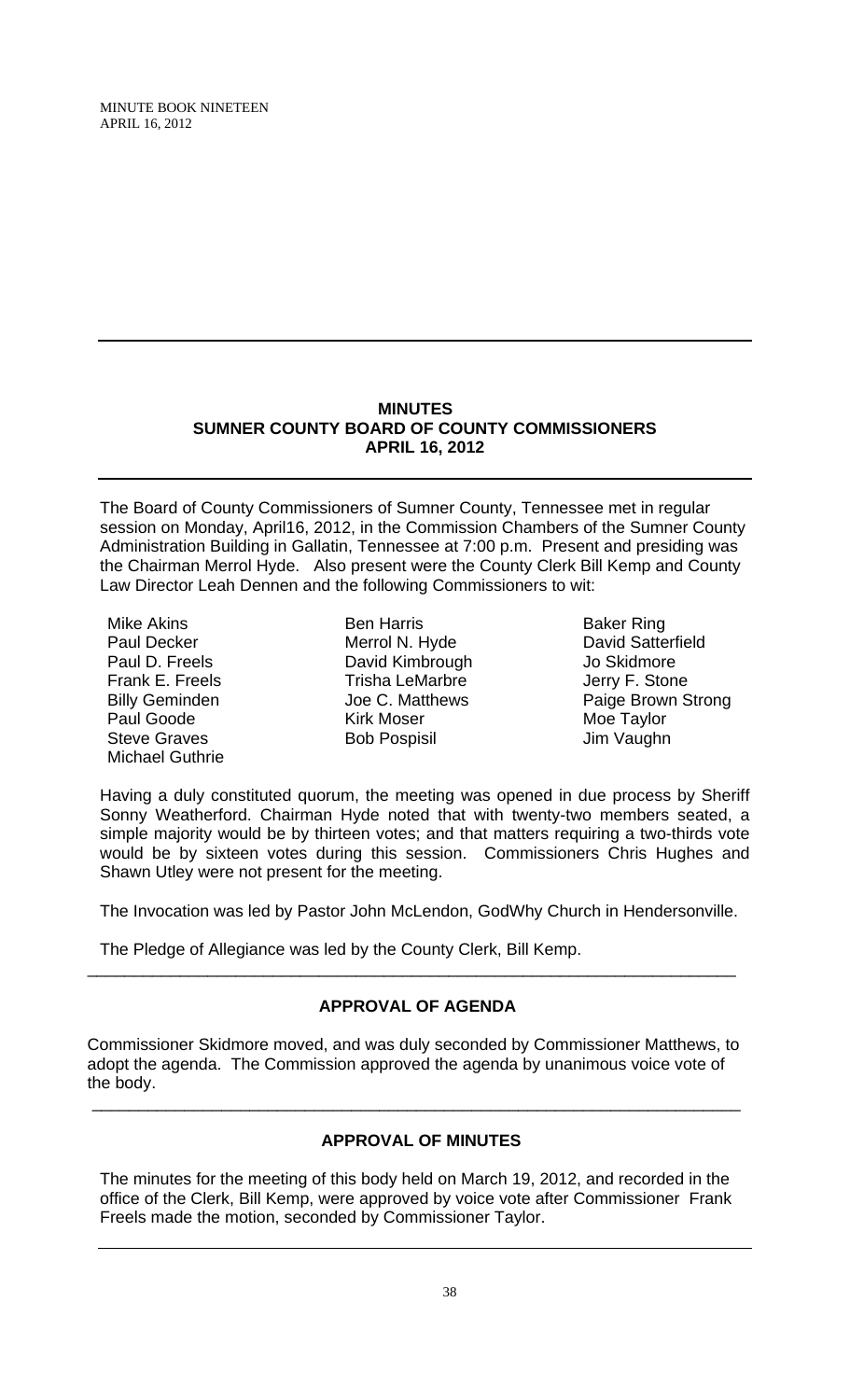# **RECOGNITION OF THE PUBLIC**

\_\_\_\_\_\_\_\_\_\_\_\_\_\_\_\_\_\_\_\_\_\_\_\_\_\_\_\_\_\_\_\_\_\_\_\_\_\_\_\_\_\_\_\_\_\_\_\_\_\_\_\_\_\_\_\_\_\_\_\_\_\_\_\_\_\_\_\_\_\_

 Chairman Hyde opened the floor to allow the public to speak concerning any matter on the agenda. With no one wishing to speak, recognition of the public was closed.

# **REPORT OF THE CHAIR**

\_\_\_\_\_\_\_\_\_\_\_\_\_\_\_\_\_\_\_\_\_\_\_\_\_\_\_\_\_\_\_\_\_\_\_\_\_\_\_\_\_\_\_\_\_\_\_\_\_\_\_\_\_\_\_\_\_\_\_\_\_\_\_\_\_\_\_\_\_

Chairman Hyde thanked Commissioner Decker for serving as Commission Chairman last month during his absence due to illness.

\_\_\_\_\_\_\_\_\_\_\_\_\_\_\_\_\_\_\_\_\_\_\_\_\_\_\_\_\_\_\_\_\_\_\_\_\_\_\_\_\_\_\_\_\_\_\_\_\_\_\_\_\_\_\_\_\_\_\_\_\_\_\_\_\_\_\_\_\_\_

# **PUBLIC HEARING**

Chairman Hyde directed Clerk Kemp to read the following notice into the record:

There will be a public hearing before the Sumner County Commission on April 16, 2012, at 7:00 p.m. to discuss and vote on the new 2012 FEMA Flood Maps. This meeting will be held in the Commission Chambers located in the Sumner County Administration Building, 355 N. Belvedere Drive, Gallatin, TN.

A copy of these flood maps are located in the Sumner County Construction and Development Office which is located in Room 202 in the Sumner County Administration Building, 355 N. Belvedere Drive, Gallatin, TN.

Anyone having an interest, desiring to comment or ask questions concerning this request to attend this meeting or call the Sumner County Construction and Development Office at (615) 452-1467.

\_\_\_\_\_\_\_\_\_\_\_\_\_\_\_\_\_\_\_\_\_\_\_\_\_\_\_\_\_\_\_\_\_\_\_\_\_\_\_\_\_\_\_\_\_\_\_\_\_\_\_\_\_\_\_\_\_\_\_\_\_\_\_

Chairman Hyde declared the public hearing open for anyone wishing to speak. With no one indicating a desire to speak on the matter, Chairman Hyde declared the public hearing closed.

\_\_\_\_\_\_\_\_\_\_\_\_\_\_\_\_\_\_\_\_\_\_\_\_\_\_\_\_\_\_\_\_\_\_\_\_\_\_\_\_\_\_\_\_\_\_\_\_\_\_\_\_\_\_\_\_\_\_\_\_\_\_\_\_\_\_\_\_\_\_

Chairman Hyde introduced the following resolution:

# **ARTICLE X**

# **1201-01 SUMNER COUNTY FLOOD DAMAGE PREVENTION PROVISIONS**

 **A RESOLUTION ADOPTED FOR THE PURPOSE OF AMENDING THE SUMNER COUNTY, TENNESSEE REGIONAL ZONING RESOLUTION REGULATING DEVELOPMENT WITHIN THE JURISDICTION OF SUMNER COUNTY, TENNESSEE, TO MINIMIZE DANGER TO LIFE AND PROPERTY DUE TO FLOODING, AND TO MAINTAIN ELIGIBILITY FOR PARTICIPATION IN THE NATIONAL FLOOD INSURANCE PROGRAM.** 

#### **1. STATUTORY AUTHORIZATION, FINDINGS OF FACT, PURPOSE AND OBJECTIVES**

#### 1.1 Statutory Authorization

 The Legislature of the State of Tennessee has in Sections 13-7-101 through 13-7-115, Tennessee Code Annotated, delegated the responsibility to the county legislative body to adopt regulations designed to promote the public health, safety, and general welfare of its citizenry. Therefore, the Sumner County, Tennessee, County Executive and County Commission, do resolve as follows: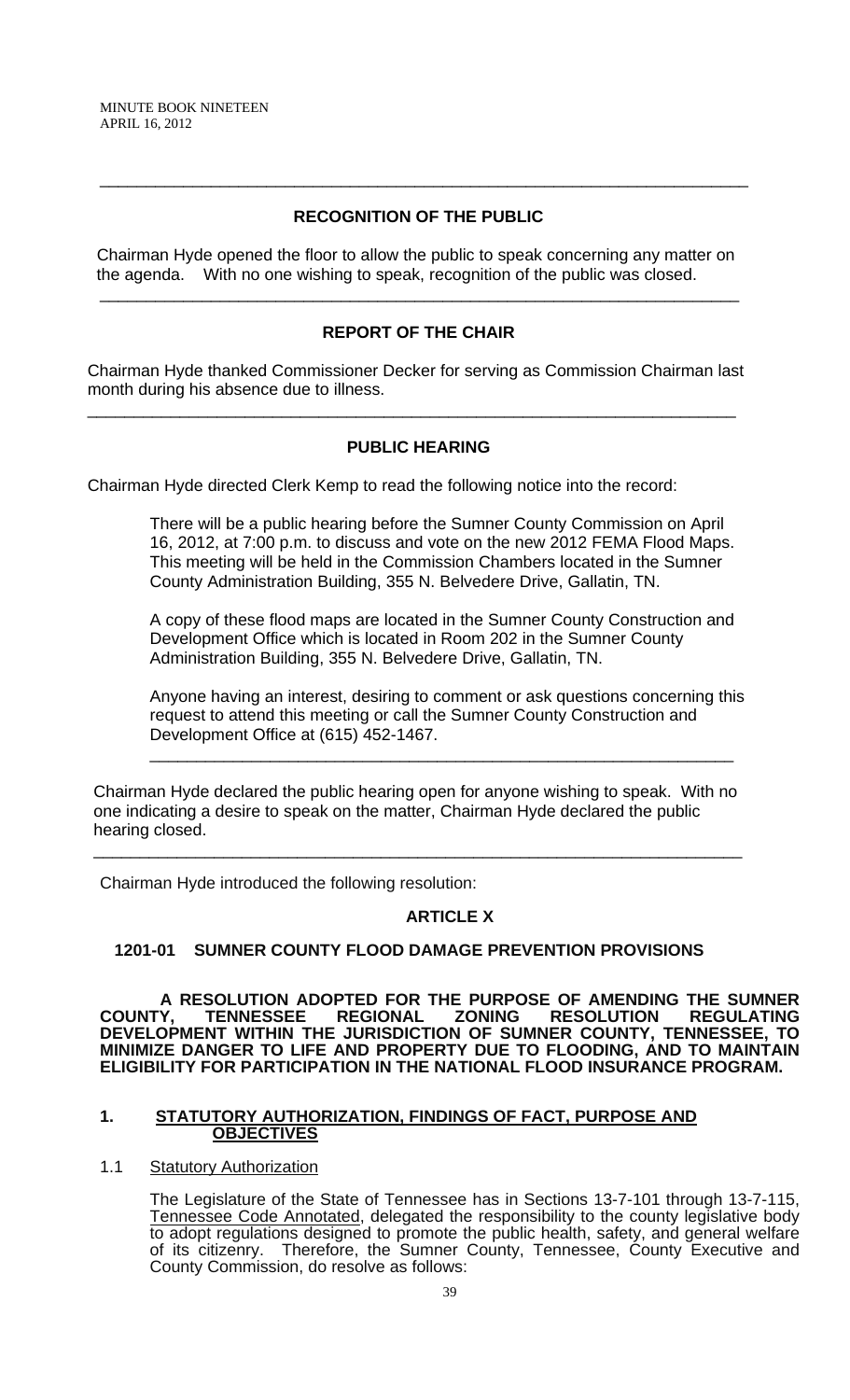#### 1.2 Findings of Fact

- 1. The Sumner County**,** Tennessee, County Executive and its Legislative Body wish to maintain eligibility in the National Flood Insurance Program (NFIP) and in order to do so must meet the NFIP regulations found in Title 44 of the Code of Federal Regulations (CFR), Ch. 1, Section 60.3.
- 2. Areas of Sumner County, Tennessee are subject to periodic inundation which could result in loss of life and property, health and safety hazards, disruption of commerce and governmental services, extraordinary public expenditures for flood protection and relief, and impairment of the tax base, all of which adversely affect the public health, safety and general welfare.
- 3. Flood losses are caused by the cumulative effect of obstructions in floodplains, causing increases in flood heights and velocities; by uses in flood hazard areas which are vulnerable to floods; or construction which is inadequately elevated, floodproofed, or otherwise unprotected from flood damages.

#### 1.3 Statement of Purpose

It is the purpose of this Resolution to promote the public health, safety and general welfare and to minimize public and private losses due to flood conditions in specific areas. This Resolution is designed to:

- 1. Restrict or prohibit uses which are vulnerable to flooding or erosion hazards, or which result in damaging increases in erosion, flood heights, or velocities;
- 2. Require that uses vulnerable to floods, including community facilities, be protected against flood damage at the time of initial construction;
- 3. Control the alteration of natural floodplains, stream channels, and natural protective barriers which are involved in the accommodation of floodwaters;
- 4. Control filling, grading, dredging and other development which may increase flood damage or erosion;
- 5. Prevent or regulate the construction of flood barriers which will unnaturally divert flood waters or which may increase flood hazards to other lands.

#### 1.4 Objectives

The objectives of this Resolution are:

- 1. To protect human life, health, safety and property;
- 2. To minimize expenditure of public funds for costly flood control projects;
- 3. To minimize the need for rescue and relief efforts associated with flooding and generally undertaken at the expense of the general public;
- 4. To minimize prolonged business interruptions;
- 5. To minimize damage to public facilities and utilities such as water and gas mains, electric, telephone and sewer lines, streets and bridges located in flood prone areas;
- 6. To help maintain a stable tax base by providing for the sound use and development of flood prone areas to minimize blight in flood areas;
- 7. To ensure that potential homebuyers are notified that property is in a flood prone area;
- 8. To **maintain** eligibility for participation in the NFIP.

#### **2. DEFINITIONS**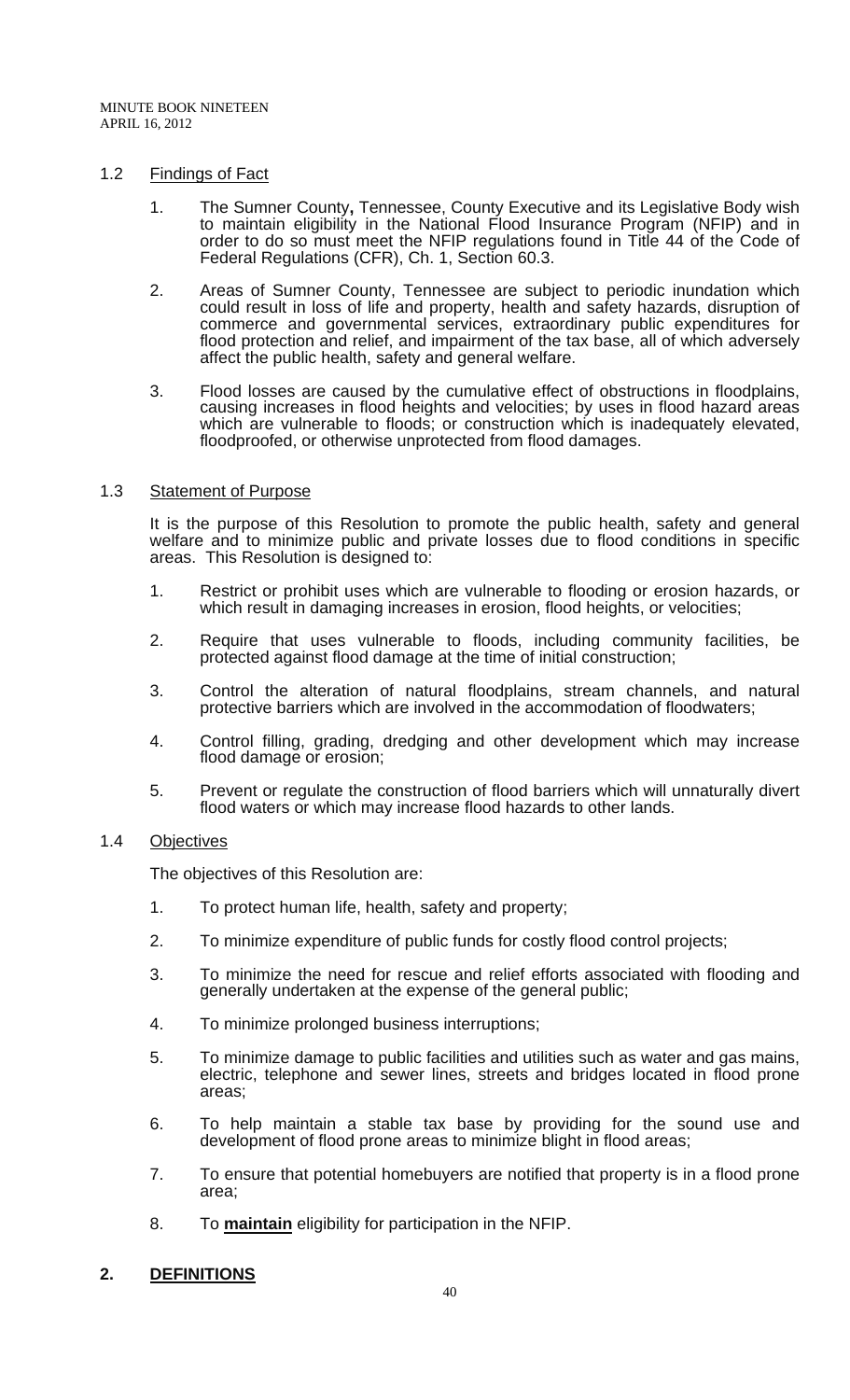Unless specifically defined below, words or phrases used in this Resolution shall be interpreted as to give them the meaning they have in common usage and to give this Resolution its most reasonable application given its stated purpose and objectives.

**"Accessory Structure"** means a subordinate structure to the principal structure on the same lot and, for the purpose of this Resolution, shall conform to the following:

- (1) Accessory structures shall only be used for parking of vehicles and storage.
- (2) Accessory structures shall be designed to have low flood damage potential.
- (3) Accessory structures shall be constructed and placed on the building site so as to offer the minimum resistance to the flow of floodwaters.
- (4) Accessory structures shall be firmly anchored to prevent flotation, collapse, and lateral movement, which otherwise may result in damage to other structures.
- (5) Utilities and service facilities such as electrical and heating equipment shall be elevated or otherwise protected from intrusion of floodwaters.

**"Act"** means the statutes authorizing the National Flood Insurance Program that are incorporated in 42 U.S.C. 4001-4128.

**"Addition (to an existing building)"** means any walled and roofed expansion to the perimeter or height of a building.

**"Appeal"** means a request for a review of the local enforcement officer's interpretation of any provision of this Resolution or a request for a variance.

**"Area of Shallow Flooding"** means a designated AO or AH Zone on a community's Flood Insurance Rate Map (FIRM) with one (1) percent or greater annual chance of flooding to an average depth of one to three feet where a clearly defined channel does not exist, where the path of flooding is unpredictable and indeterminate; and where velocity flow may be evident. Such flooding is characterized by ponding or sheet flow.

**"Area of Special Flood-Related Erosion Hazard"** is the land within a community which is most likely to be subject to severe flood-related erosion losses. The area may be designated as Zone E, on the Flood Hazard Boundary Map (FHBM). After the detailed evaluation of the special flood-related erosion hazard area in preparation for publication of the FIRM, Zone E may be further refined.

# **"Area of Special Flood Hazard"** see **"Special Flood Hazard Area"**.

**"Base Flood"** means the flood having a one (1) percent chance of being equaled or exceeded in any given year. This term is also referred to as the 100-year flood or the one (1) percent annual chance flood.

**"Basement"** means any portion of a building having its floor subgrade (below ground level) on all sides.

**"Breakaway Wall"** means a wall that is not part of the structural support of the building and is **Elisandway Train models area was to the part of later under specific lateral loading forces,** without causing damage to the elevated portion of the building or supporting foundation system.

#### **"Building"** see "**Structure"**.

**"Development"** means any man-made change to improved or unimproved real estate, including, but not limited to, buildings or other structures, mining, dredging, filling, grading, paving, excavating, drilling operations, or storage of equipment or materials.

**"Elevated Building"** means a non-basement building built to have the lowest floor of the lowest enclosed area elevated above the ground level by means of solid foundation perimeter walls with openings sufficient to facilitate the unimpeded movement of floodwater, pilings, columns, piers, or shear walls adequately anchored so as not to impair the structural integrity of the building during a base flood event.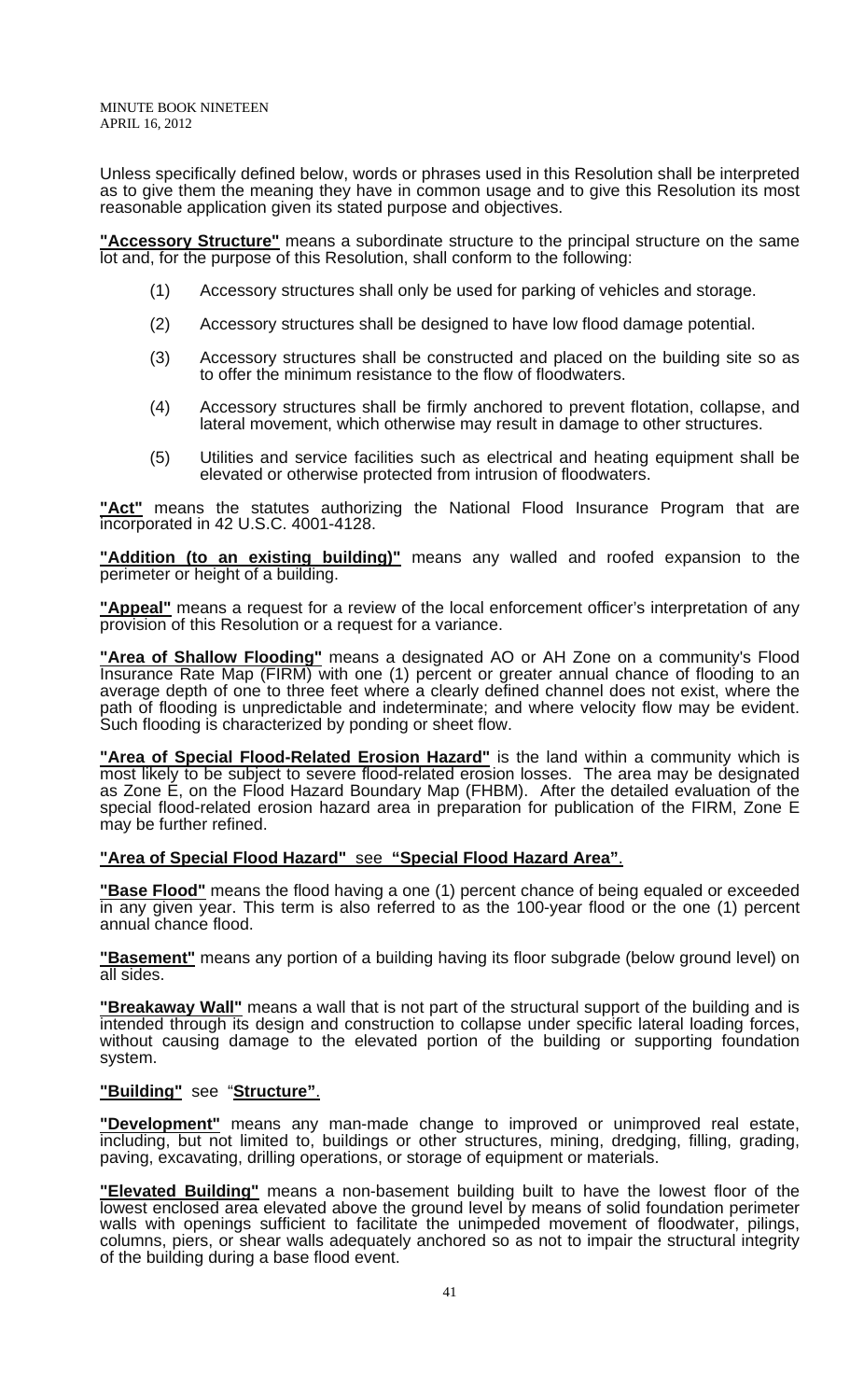**"Emergency Flood Insurance Program"** or **"Emergency Program"** means the program as implemented on an emergency basis in accordance with Section 1336 of the Act. It is intended as a program to provide a first layer amount of insurance on all insurable structures before the effective date of the initial FIRM.

**"Erosion"** means the process of the gradual wearing away of land masses. This peril is not "per se" covered under the Program.

**"Exception"** means a waiver from the provisions of this Resolution which relieves the applicant from the requirements of a rule, regulation, order or other determination made or issued pursuant to this Resolution.

**"Existing Construction"** means any structure for which the "start of construction" commenced before the effective date of the initial floodplain management code or resolution adopted by the community as a basis for that community's participation in the NFIP.

**"Existing Manufactured Home Park or Subdivision"** means a manufactured home park or subdivision for which the construction of facilities for servicing the lots on which the manufactured homes are to be affixed (including, at a minimum, the installation of utilities, the construction of streets, final site grading or the pouring of concrete pads) is completed before the effective date of the first floodplain management code or resolution adopted by the community as a basis for that community's participation in the NFIP.

#### **"Existing Structures"** see **"Existing Construction"**.

**"Expansion to an Existing Manufactured Home Park or Subdivision"** means the preparation of additional sites by the construction of facilities for servicing the lots on which the manufactured homes are to be affixed (including the installation of utilities, the construction of streets, and either final site grading or the pouring of concrete pads).

**"Flood" or "Flooding"** means a general and temporary condition of partial or complete inundation of normally dry land areas from:

- (1) The overflow of inland or tidal waters.
- (2) The unusual and rapid accumulation or runoff of surface waters from any source.

**"Flood Elevation Determination"** means a determination by the Federal Emergency Management Agency (FEMA) of the water surface elevations of the base flood, that is, the flood level that has a one percent or greater chance of occurrence in any given year.

**"Flood Elevation Study" means** an examination, evaluation and determination of flood hazards and, if appropriate, corresponding water surface elevations, or an examination, evaluation and determination of mudslide (i.e., mudflow) or flood-related erosion hazards.

**"Flood Hazard Boundary Map (FHBM)"** means an official map of a community, issued by FEMA, where the boundaries of areas of special flood hazard have been designated as Zone A.

**"Flood Insurance Rate Map (FIRM)"** means an official map of a community, issued by FEMA, delineating the areas of special flood hazard or the risk premium zones applicable to the community.

**"Flood Insurance Study"** is the official report provided by FEMA, evaluating flood hazards and containing flood profiles and water surface elevation of the base flood.

#### **"Floodplain"** or **"Flood Prone Area"** means any land area susceptible to being inundated by water from any source (see definition of **"Flood" or "Flooding"**).

**"Floodplain Management"** means the operation of an overall program of corrective and preventive measures for reducing flood damage, including but not limited to emergency preparedness plans, flood control works and floodplain management regulations.

**"Flood Protection System"** means those physical structural works for which funds have been authorized, appropriated, and expended and which have been constructed specifically to modify flooding in order to reduce the extent of the area within a community subject to a "special flood hazard" and the extent of the depths of associated flooding. Such a system typically includes hurricane tidal barriers, dams, reservoirs, levees or dikes. These specialized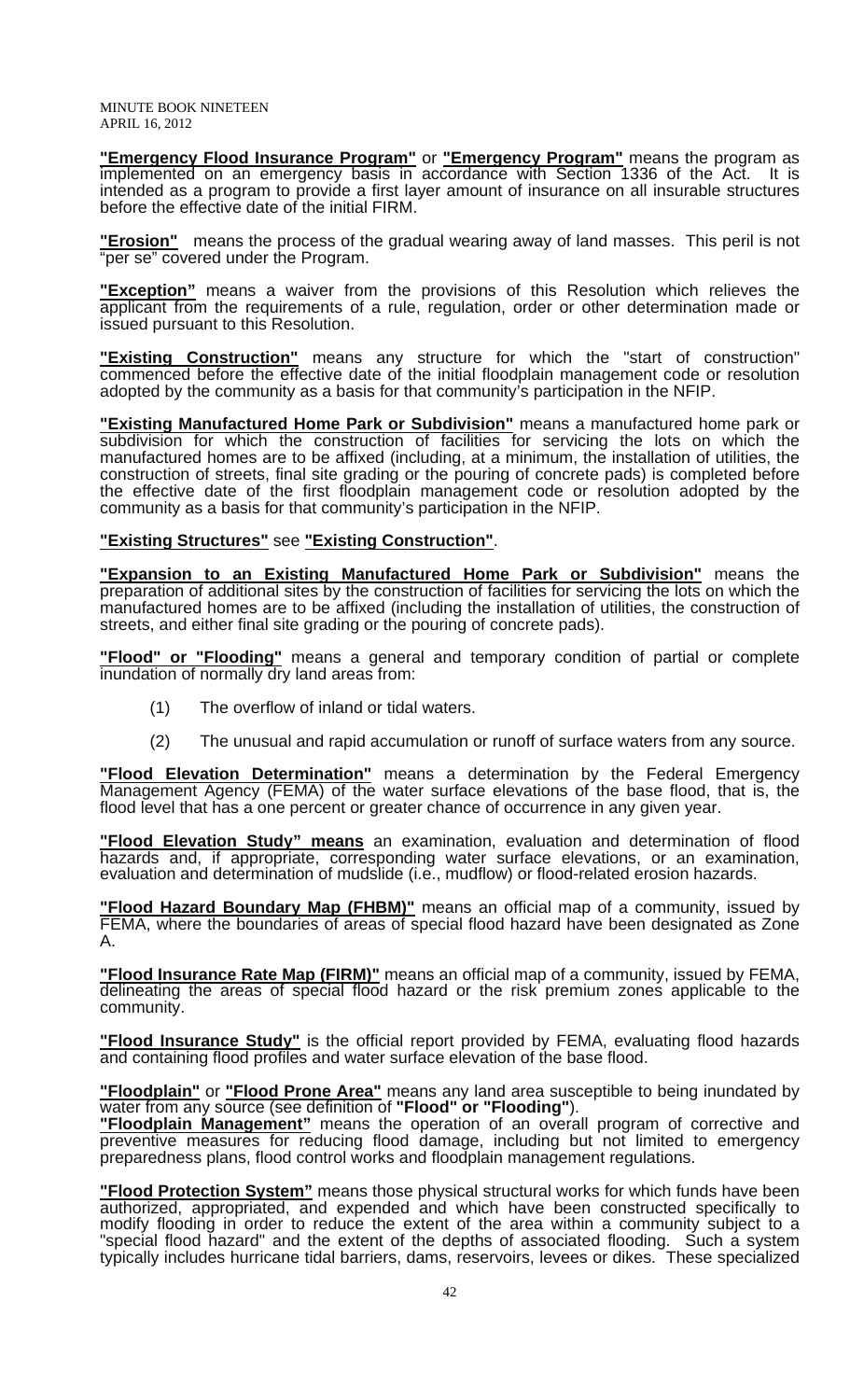flood modifying works are those constructed in conformance with sound engineering standards.

**"Floodproofing"** means any combination of structural and nonstructural additions, changes, or adjustments to structures which reduce or eliminate flood damage to real estate or improved real property, water and sanitary facilities and structures and their contents.

**"Flood-Related Erosion"** means the collapse or subsidence of land along the shore of a lake or other body of water as a result of undermining caused by waves or currents of water exceeding anticipated cyclical levels or suddenly caused by an unusually high water level in a natural body of water, accompanied by a severe storm, or by an unanticipated force of nature, such as a flash flood, or by some similarly unusual and unforeseeable event which results in flooding.

**"Flood-Related Erosion Area"** or **"Flood-Related Erosion Prone Area"** means a land area adjoining the shore of a lake or other body of water, which due to the composition of the shoreline or bank and high water levels or wind-driven currents, is likely to suffer flood-related erosion damage.

**"Flood-Related Erosion Area Management"** means the operation of an overall program of corrective and preventive measures for reducing flood-related erosion damage, including but not limited to emergency preparedness plans, flood-related erosion control works and floodplain management regulations.

**"Floodway"** means the channel of a river or other watercourse and the adjacent land areas that must be reserved in order to discharge the base flood without cumulatively increasing the water surface elevation more than a designated height.

**"Floor"** means the top surface of an enclosed area in a building (including basement), i.e., top of slab in concrete slab construction or top of wood flooring in wood frame construction. The term does not include the floor of a garage used solely for parking vehicles.

**"Freeboard"** means a factor of safety usually expressed in feet above a flood level for purposes of floodplain management. "Freeboard" tends to compensate for the many unknown factors that could contribute to flood heights greater than the height calculated for a selected size flood and floodway conditions, such as wave action, blockage of bridge or culvert openings, and the hydrological effect of urbanization of the watershed.

**"Functionally Dependent Use"** means a use which cannot perform its intended purpose unless it is located or carried out in close proximity to water. The term includes only docking facilities, port facilities that are necessary for the loading and unloading of cargo or passengers, and ship building and ship repair facilities, but does not include long-term storage or related manufacturing facilities.

**"Highest Adjacent Grade"** means the highest natural elevation of the ground surface, prior to construction, adjacent to the proposed walls of a structure.

**"Historic Structure"** means any structure that is:

- (1) Listed individually in the National Register of Historic Places (a listing maintained by the U.S. Department of Interior) or preliminarily determined by the Secretary of the Interior as meeting the requirements for individual listing on the National Register;
- (2) Certified or preliminarily determined by the Secretary of the Interior as contributing to the historical significance of a registered historic district or a district preliminarily determined by the Secretary to qualify as a registered historic district;
- (3) Individually listed on the Tennessee inventory of historic places and determined as eligible by states with historic preservation programs which have been approved by the Secretary of the Interior; or
- (4) Individually listed on the **Sumner** County, Tennessee inventory of historic places and determined as eligible by communities with historic preservation programs that have been certified either: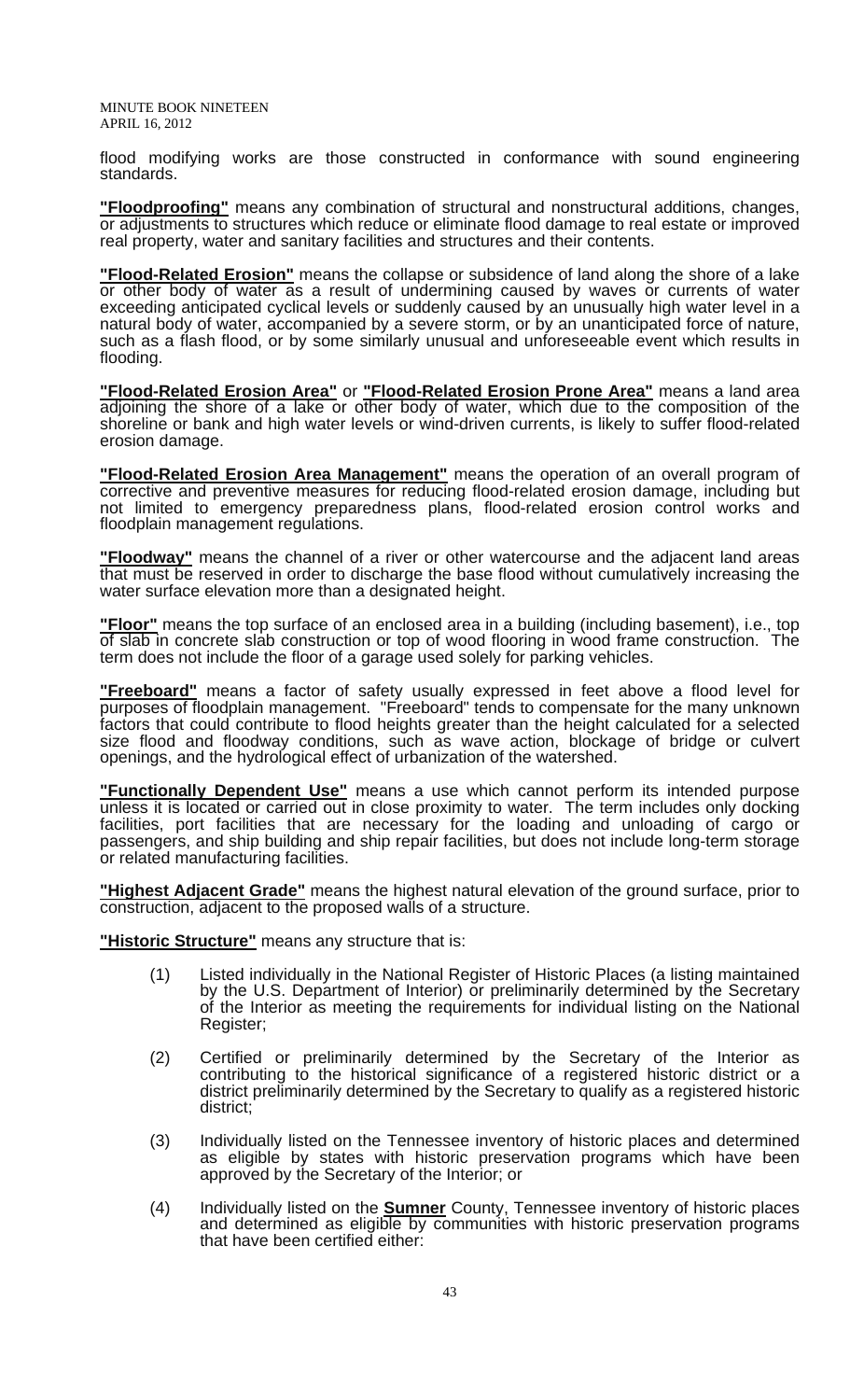- (a) By the approved Tennessee program as determined by the Secretary of the Interior or
- (b) Directly by the Secretary of the Interior.

**"Levee"** means a man-made structure, usually an earthen embankment, designed and constructed in accordance with sound engineering practices to contain, control or divert the flow of water so as to provide protection from temporary flooding.

**"Levee System"** means a flood protection system which consists of a levee, or levees, and **Levee Oystem** means a nost processor system measurement and associated structures, such as closure and drainage devices, which are constructed and operated in accordance with sound engineering practices.

**"Lowest Floor"** means the lowest floor of the lowest enclosed area, including a basement. An unfinished or flood resistant enclosure used solely for parking of vehicles, building access or storage in an area other than a basement area is not considered a building's lowest floor; provided, that such enclosure is not built so as to render the structure in violation of the applicable non-elevation design requirements of this Resolution.

**"Manufactured Home"** means a structure, transportable in one or more sections, which is built on a permanent chassis and designed for use with or without a permanent foundation when attached to the required utilities. The term "Manufactured Home" does not include a "Recreational Vehicle".

**"Manufactured Home Park or Subdivision"** means a parcel (or contiguous parcels) of land divided into two or more manufactured home lots for rent or sale.

**"Map"** means the Flood Hazard Boundary Map (FHBM) or the Flood Insurance Rate Map (FIRM) for a community issued by FEMA.

**"Mean-Sea-Level"** means the average height of the sea for all stages of the tide. It is used as a reference for establishing various elevations within the floodplain. For the purposes of this Resolution, the term is synonymous with the National Geodetic Vertical Datum (NGVD) of 1929, the North American Vertical Datum (NAVD) of 1988, or other datum, to which Base Flood Elevations shown on a community's Flood Insurance Rate Map are referenced.

**"National Geodetic Vertical Datum (NGVD)"** means, as corrected in 1929, a vertical control used as a reference for establishing varying elevations within the floodplain.

**"New Construction"** means any structure for which the "start of construction" commenced on or after the effective date of the initial floodplain management Resolution and includes any subsequent improvements to such structure.

**"New Manufactured Home Park or Subdivision"** means a manufactured home park or subdivision for which the construction of facilities for servicing the lots on which the manufactured homes are to be affixed (including at a minimum, the installation of utilities, the construction of streets, and either final site grading or the pouring of concrete pads) is completed on or after the effective date of this resolution or the effective date of the initial floodplain management resolution and includes any subsequent improvements to such structure.

**"North American Vertical Datum (NAVD)"** means, as corrected in 1988, a vertical control used as a reference for establishing varying elevations within the floodplain.

#### **"100-Year Flood"** see **"Base Flood"**.

**"Person"** includes any individual or group of individuals, corporation, partnership, association, or any other entity, including State and local governments and agencies.

**"Reasonably Safe from Flooding"** means base flood waters will not inundate the land or damage structures to be removed from the Special Flood Hazard Area and that any subsurface waters related to the base flood will not damage existing or proposed structures.

**"Recreational Vehicle"** means a vehicle which is:

(1) Built on a single chassis;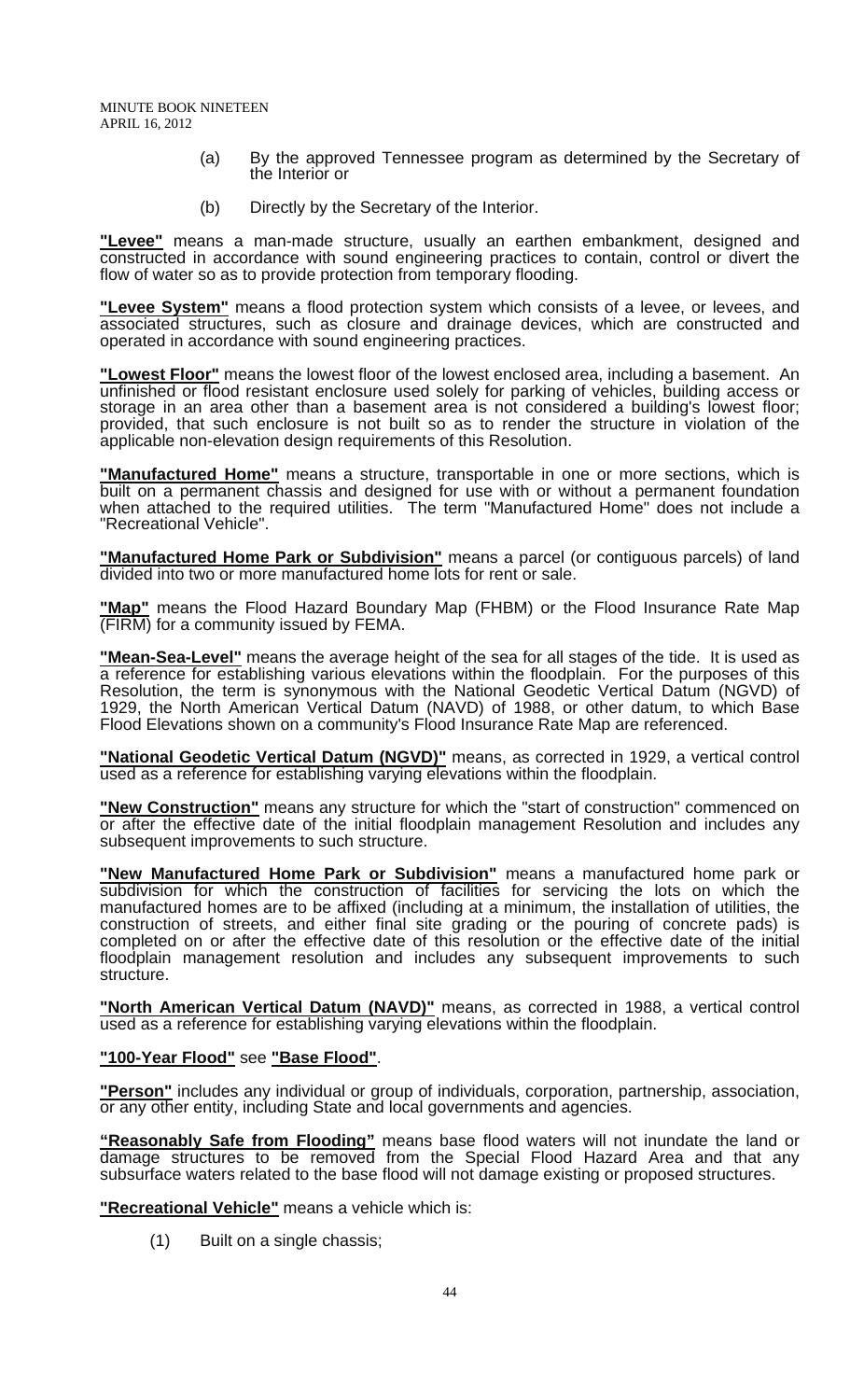- (2) Four hundred (400) square feet or less when measured at the largest horizontal projection;
- (3) Designed to be self-propelled or permanently towable by a light duty truck;
- (4) Designed primarily not for use as a permanent dwelling but as temporary living quarters for recreational, camping, travel, or seasonal use.

**"Regulatory Floodway"** means the channel of a river or other watercourse and the adjacent land areas that must be reserved in order to discharge the base flood without cumulatively increasing the water surface elevation more than a designated height.

**"Riverine"** means relating to, formed by, or resembling a river (including tributaries), stream, brook, etc.

**"Special Flood Hazard Area"** is the land in the floodplain within a community subject to a one  $(1)$  percent or greater chance of flooding in any given year. The area may be designated as Zone A, on the FHBM. After detailed ratemaking has been completed in preparation for publication of the FIRM, Zone A usually is refined into Zones A, AO, AH, A1-30, AE or A99.

**"Special Hazard Area"** means an area having special flood, mudslide (i.e., mudflow) and/or flood-related erosion hazards, and shown on an FHBM or FIRM as Zone A, AO, A1-30, AE, A99, or AH.

**"Start of Construction"** includes substantial improvement, and means the date the building permit was issued, provided the actual start of construction, repair, reconstruction, rehabilitation, addition, placement, or other improvement was within one hundred-eighty (180) days of the permit date. The actual start means either the first placement of permanent construction of a structure (including a manufactured home) on a site, such as the pouring of slabs or footings, the installation of piles, the construction of columns, or any work beyond the stage of excavation; and includes the placement of a manufactured home on a foundation. Permanent construction does not include initial land preparation, such as clearing, grading and filling; nor does it include the installation of streets and/or walkways; nor does it include excavation for a basement, footings, piers, or foundations or the erection of temporary forms; nor does it include the installation on the property of accessory buildings, such as garages or sheds, not occupied as dwelling units or not part of the main structure. For a substantial improvement, the actual start of construction means the first alteration of any wall, ceiling, floor, or other structural part of a building, whether or not that alteration affects the external dimensions of the building.

**"State Coordinating Agency"** the Tennessee Department of Economic and Community Development's, Local Planning Assistance Office, as designated by the Governor of the State of Tennessee at the request of FEMA to assist in the implementation of the NFIP for the State.

**"Structure"** for purposes of this Resolution, means a walled and roofed building, including a gas or liquid storage tank, that is principally above ground, as well as a manufactured home.

**"Substantial Damage"** means damage of any origin sustained by a structure whereby the cost of restoring the structure to its before damaged condition would equal or exceed fifty (50) percent of the market value of the structure before the damage occurred.

**"Substantial Improvement"** means any reconstruction, rehabilitation, addition, alteration or other improvement of a structure in which the cost equals or exceeds fifty (50) percent of the market value of the structure before the "start of construction" of the initial improvement. This term includes structures which have incurred "substantial damage", regardless of the actual repair work performed. The market value of the structure should be (1) the appraised value of the structure prior to the start of the initial improvement, or (2) in the case of substantial damage, the value of the structure prior to the damage occurring.

The term does not, however, include either: (1) Any project for improvement of a structure to correct existing violations of State or local health, sanitary, or safety code specifications which have been pre-identified by the local code enforcement official and which are the minimum necessary to assure safe living conditions and not solely triggered by an improvement or repair project or; (2) Any alteration of a "historic structure", provided that the alteration will not preclude the structure's continued designation as a "historic structure".

**"Substantially Improved Existing Manufactured Home Parks or Subdivisions"** is where the repair, reconstruction, rehabilitation or improvement of the streets, utilities and pads equals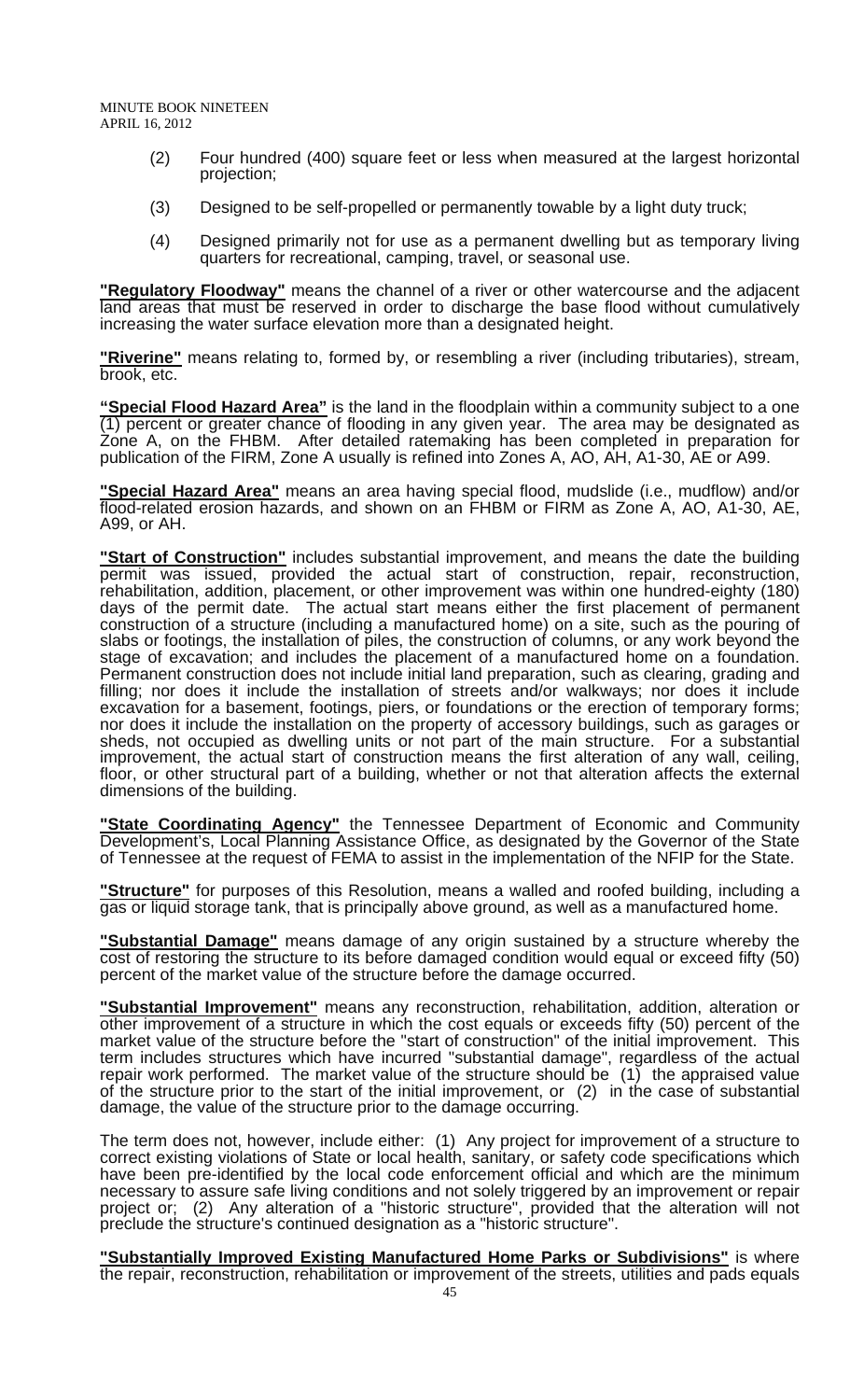or exceeds fifty (50) percent of the value of the streets, utilities and pads before the repair, reconstruction or improvement commenced.

**"Variance"** is a grant of relief from the requirements of this Resolution.

**"Violation"** means the failure of a structure or other development to be fully compliant with the community's floodplain management regulations. A structure or other development without the elevation certificate, other certification, or other evidence of compliance required in this Resolution is presumed to be in violation until such time as that documentation is provided.

**"Water Surface Elevation"** means the height, in relation to the National Geodetic Vertical Datum (NGVD) of 1929, the North American Vertical Datum (NAVD) of 1988, or other datum, where specified, of floods of various magnitudes and frequencies in the floodplains of riverine areas.

#### **3. GENERAL PROVISIONS**

#### 3.1 Application

 This Resolution shall apply to all areas within the unincorporated area of Sumner County, Tennessee.

#### 3.2 Basis for Establishing the Areas of Special Flood Hazard

 The Areas of Special Flood Hazard identified on the Sumner County, Tennessee, as identified by FEMA, and in its Flood Insurance Study (FIS) Number(s) 47165CV001C, Volumes 1 and 2, dated, April 17, 2012 and Flood Insurance Rate Map (FIRM), Community Panel Number(s) 470349: 25, 50, 75, 100, 125, 127, 130, 131, 132, 133, 134, 150, 175, 200, 225, 245, 257, 259, 260, 263, 264, 267, 269, 270, 280, 285, 288, 290, 291, 293, 295, 305, 310, 311, 312, 313, 314, 316, 317, 318, 319, 330, 335, 340, 345, 376, 377, 378, 379, 381, 382, 383, 384, 391, 392, 394, 401, 402, 403, 404, 406, 407, 408, 409, 411, 412, 413, 414, 416, 417, 418, 419, 426, 427, 428, 429, 431, 432, 433, 434, 436, 441, 442, 455, 460, 465, 466, 476, and 477, dated April 17, 2012, along with all supporting technical data, are adopted by reference and declared to be a part of this Resolution.

#### 3.3. Requirement for Development Permit

 A development permit shall be required in conformity with this Resolution prior to the commencement of any development activities.

#### 3.4. Compliance

 No land, structure or use shall hereafter be located, extended, converted or structurally altered without full compliance with the terms of this Resolution and other applicable regulations.

#### 3.5. Abrogation and Greater Restrictions

 This Resolution is not intended to repeal, abrogate, or impair any existing easements, covenants or deed restrictions. However, where this Resolution conflicts or overlaps with another regulatory instrument, whichever imposes the more stringent restrictions shall prevail.

#### 3.6 Interpretation

 In the interpretation and application of this Resolution, all provisions shall be: (1) considered as minimum requirements; (2) liberally construed in favor of the governing body and; (3) deemed neither to limit nor repeal any other powers granted under Tennessee statutes.

#### 3.7 Warning and Disclaimer of Liability

 The degree of flood protection required by this Resolution is considered reasonable for regulatory purposes and is based on scientific and engineering considerations. Larger floods can and will occur on rare occasions. Flood heights may be increased by manmade or natural causes. This Resolution does not imply that land outside the Areas of Special Flood Hazard or uses permitted within such areas will be free from flooding or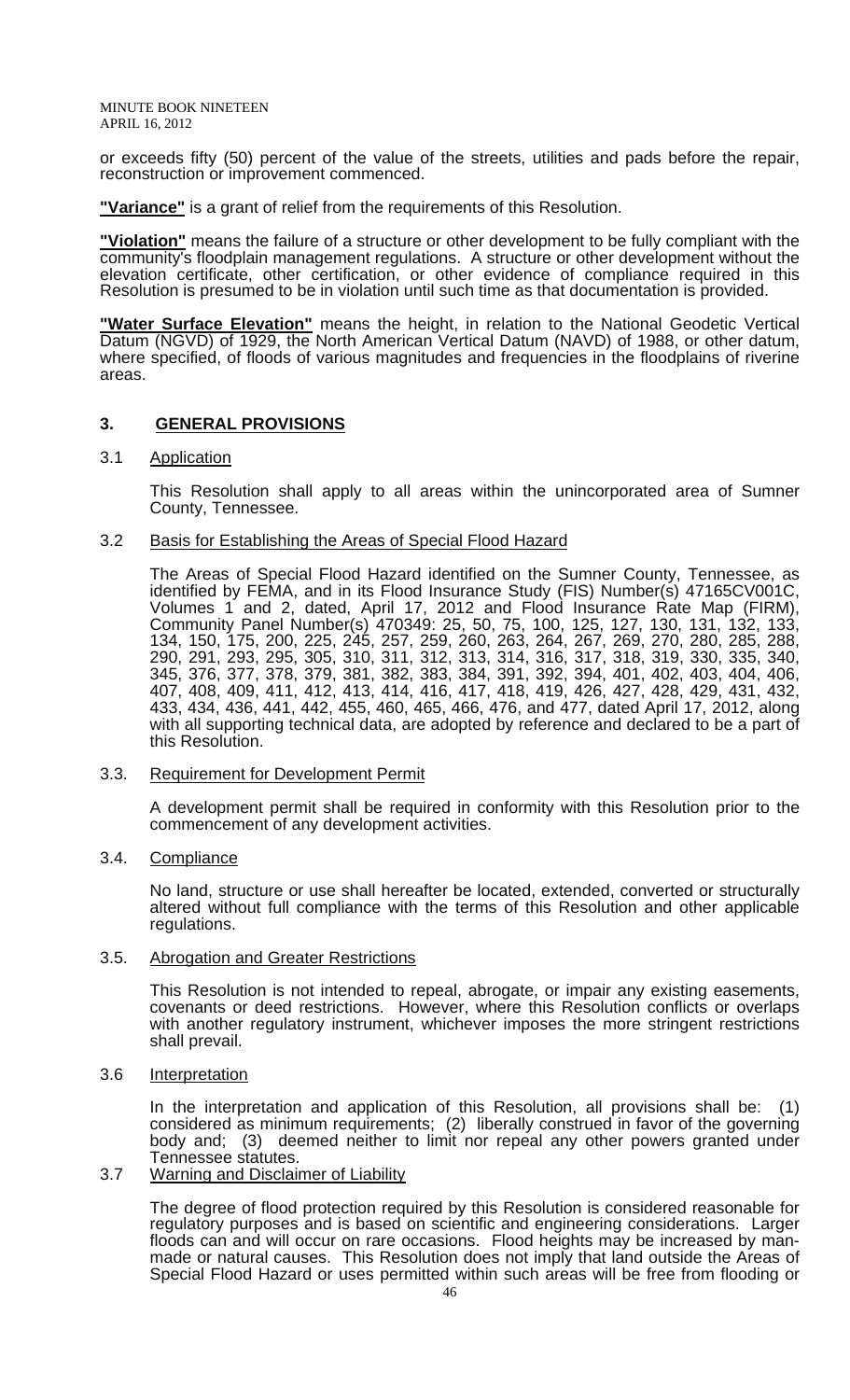flood damages. This Resolution shall not create liability on the part of Sumner County, Tennessee or by any officer or employee thereof for any flood damages that result from reliance on this Resolution or any administrative decision lawfully made hereunder.

#### 3.8. Penalties for Violation

 Violation of the provisions of this Resolution or failure to comply with any of its requirements, including violation of conditions and safeguards established in connection with grants of variance shall constitute a misdemeanor punishable as other misdemeanors as provided by law. Any person who violates this resolution or fails to comply with any of its requirements shall, upon adjudication therefore, be fined as prescribed by Tennessee statutes, and in addition, shall pay all costs and expenses involved in the case. Each day such violation continues shall be considered a separate offense. Nothing herein contained shall prevent **Sumner** County, Tennessee from taking such other lawful actions to prevent or remedy any violation.

# **4. ADMINISTRATION**

#### 4.1 Designation of Resolution Administrator

 The Sumner County Director of Construction and Development is hereby appointed as the Administrator to implement the provisions of this Resolution.

#### 4.2. Permit Procedures

 Application for a development permit shall be made to the Administrator on forms furnished by the community prior to any development activities. The development permit may include, but is not limited to the following: plans in duplicate drawn to scale and showing the nature, location, dimensions, and elevations of the area in question; existing or proposed structures, earthen fill placement, storage of materials or equipment, and drainage facilities. Specifically, the following information is required:

- 1. Application Stage
	- a. Elevation in relation to mean-sea-level of the proposed lowest floor, including basement, of all buildings where Base Flood Elevations are available, or to certain height above the highest adjacent grade when applicable under this Resolution.
	- b. Elevation in relation to mean-sea-level to which any nonresidential building will be floodproofed where Base Flood Elevations are available, or to certain height above the highest adjacent grade when applicable under this Resolution.
	- c. A FEMA Floodproofing Certificate from a Tennessee registered professional engineer or architect that the proposed nonresidential floodproofed building will meet the floodproofing criteria in Article V, Subsections A and B.
	- d. Description of the extent to which any watercourse will be altered or relocated as a result of proposed development.

#### 2. Construction Stage

Within AE Zones, where Base Flood Elevation data is available, any lowest floor certification made relative to mean-sea-level shall be prepared by or under the direct supervision of, a Tennessee registered land surveyor and certified by same. The Administrator shall record the elevation of the lowest floor on the development permit. When floodproofing is utilized for a nonresidential building, said certification shall be prepared by, or under the direct supervision of, a Tennessee registered professional engineer or architect and certified by same.

Within approximate A Zones, where Base Flood Elevation data is not available, the elevation of the lowest floor shall be determined as the measurement of the lowest floor of the building relative to the highest adjacent grade. The Administrator shall record the elevation of the lowest floor on the development permit. When floodproofing is utilized for a nonresidential building, said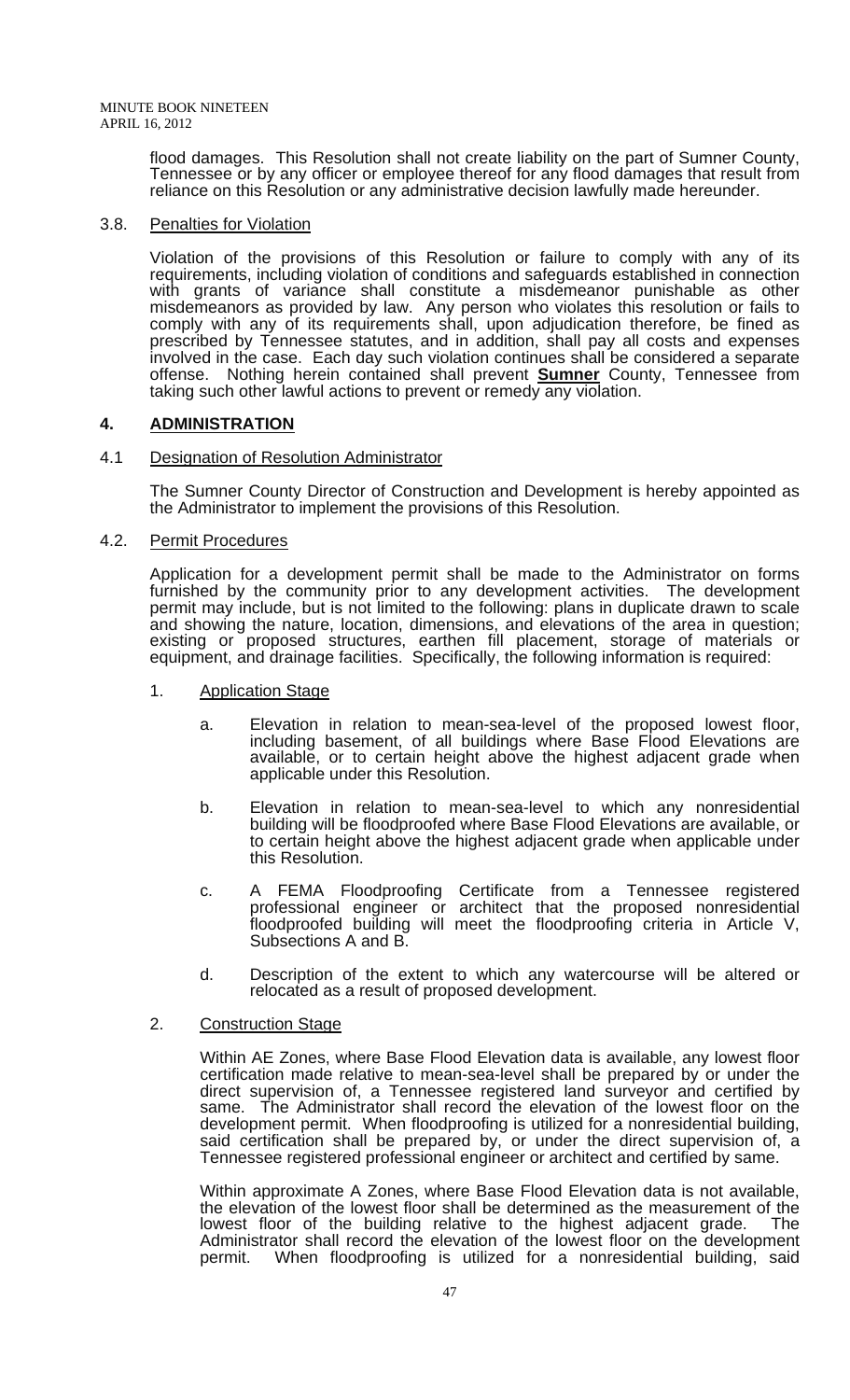> certification shall be prepared by, or under the direct supervision of, a Tennessee registered professional engineer or architect and certified by same.

> For all new construction and substantial improvements, the permit holder shall provide to the Administrator an as-built certification of the lowest floor elevation or floodproofing level upon the completion of the lowest floor or floodproofing.

> Any work undertaken prior to submission of the certification shall be at the permit holder's risk. The Administrator shall review the above-referenced certification data. Deficiencies detected by such review shall be corrected by the permit holder immediately and prior to further work being allowed to proceed. Failure to submit the certification or failure to make said corrections required hereby, shall be cause to issue a stop-work order for the project.

#### 4.3 Duties and Responsibilities of the Administrator

Duties of the Administrator shall include, but not be limited to, the following:

- 1. Review all development permits to assure that the permit requirements of this Resolution have been satisfied, and that proposed building sites will be reasonably safe from flooding.
- 2. Review proposed development to assure that all necessary permits have been received from those governmental agencies from which approval is required by Federal or State law, including Section 404 of the Federal Water Pollution Control Act Amendments of 1972, 33 U.S.C. 1334.
- 3. Notify adjacent communities and the Tennessee Department of Economic and Community Development, Local Planning Assistance Office, prior to any alteration or relocation of a watercourse and submit evidence of such notification to FEMA.
- 4. For any altered or relocated watercourse, submit engineering data/analysis within six (6) months to FEMA to ensure accuracy of community FIRM's through the Letter of Map Revision process.
- 5. Assure that the flood carrying capacity within an altered or relocated portion of any watercourse is maintained.
- 6. Record the elevation, in relation to mean-sea-level or the highest adjacent grade, where applicable, of the lowest floor (including basement) of all new and substantially improved buildings, in accordance with Article IV, Subsection B.
- 7. Record the actual elevation, in relation to mean-sea-level or the highest adjacent grade, where applicable to which the new and substantially improved buildings have been floodproofed, in accordance with Article IV, Subsection B.
- 8. When floodproofing is utilized for a nonresidential structure, obtain certification of design criteria from a Tennessee registered professional engineer or architect, in accordance with Article IV, Subsection B.
- 9. Where interpretation is needed as to the exact location of boundaries of the Areas of Special Flood Hazard (for example, where there appears to be a conflict between a mapped boundary and actual field conditions), make the necessary interpretation. Any person contesting the location of the boundary shall be given a reasonable opportunity to appeal the interpretation as provided in this Resolution.
- 10. When Base Flood Elevation data and floodway data have not been provided by FEMA, obtain, review, and reasonably utilize any Base Flood Elevation and floodway data available from a Federal, State, or other sources, including data developed as a result of these regulations, as criteria for requiring that new construction, substantial improvements, or other development in Zone A, on the **Sumner** County, Tennessee FIRM meet the requirements of this Resolution.
- 11. Maintain all records pertaining to the provisions of this Resolution in the office of the Administrator and shall be open for public inspection. Permits issued under the provisions of this Resolution shall be maintained in a separate file or marked for expedited retrieval within combined files.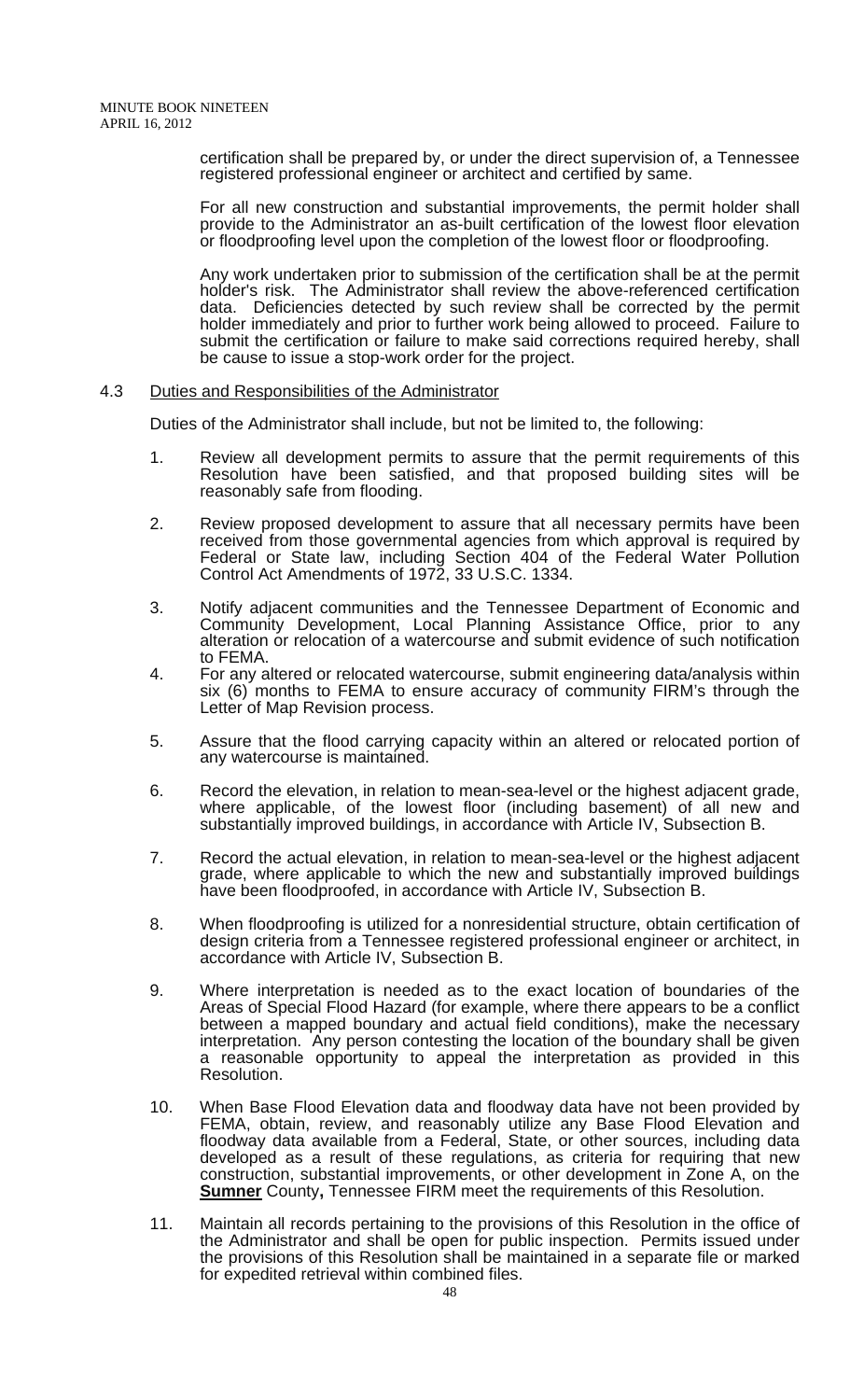# **5. PROVISIONS FOR FLOOD HAZARD REDUCTION**

#### 5.1 General Standards

In all areas of special flood hazard, the following provisions are required:

- 1. New construction and substantial improvements shall be anchored to prevent flotation, collapse and lateral movement of the structure; 2. Manufactured flotation, collapse and lateral movement of the structure; 2. homes shall be installed using methods and practices that minimize flood damage. They must be elevated and anchored to prevent flotation, collapse and lateral movement. Methods of anchoring may include, but are not limited to, use of over-the-top or frame ties to ground anchors. This requirement is in addition to applicable State of Tennessee and local anchoring requirements for resisting wind forces.
- 3. New construction and substantial improvements shall be constructed with materials and utility equipment resistant to flood damage;
- 4. New construction and substantial improvements shall be constructed by methods and practices that minimize flood damage;
- 5. All electrical, heating, ventilation, plumbing, air conditioning equipment, and other service facilities shall be designed and/or located so as to prevent water from entering or accumulating within the components during conditions of flooding;
- 6. New and replacement water supply systems shall be designed to minimize or eliminate infiltration of flood waters into the system;
- 7. New and replacement sanitary sewage systems shall be designed to minimize or eliminate infiltration of flood waters into the systems and discharges from the systems into flood waters;
- 8. On-site waste disposal systems shall be located and constructed to avoid impairment to them or contamination from them during flooding;
- 9. Any alteration, repair, reconstruction or improvements to a building that is in compliance with the provisions of this Resolution, shall meet the requirements of "new construction" as contained in this Resolution;
- 10. Any alteration, repair, reconstruction or improvements to a building that is not in compliance with the provision of this Resolution, shall be undertaken only if said non-conformity is not further extended or replaced;
- 11. All new construction and substantial improvement proposals shall provide copies of all necessary Federal and State permits, including Section 404 of the Federal Water Pollution Control Act amendments of 1972, 33 U.S.C. 1334;
- 12. All subdivision proposals and other proposed new development proposals shall meet the standards of Article V, Subsection B;
- 13. When proposed new construction and substantial improvements are partially located in an area of special flood hazard, the entire structure shall meet the standards for new construction;
- 14. When proposed new construction and substantial improvements are located in multiple flood hazard risk zones or in a flood hazard risk zone with multiple Base Flood Elevations, the entire structure shall meet the standards for the most hazardous flood hazard risk zone and the highest Base Flood Elevation.5.2

#### Specific Standards

 In all Areas of Special Flood Hazard, the following provisions, in addition to those set forth in Article V, Subsection A, are required:

1. Residential Structures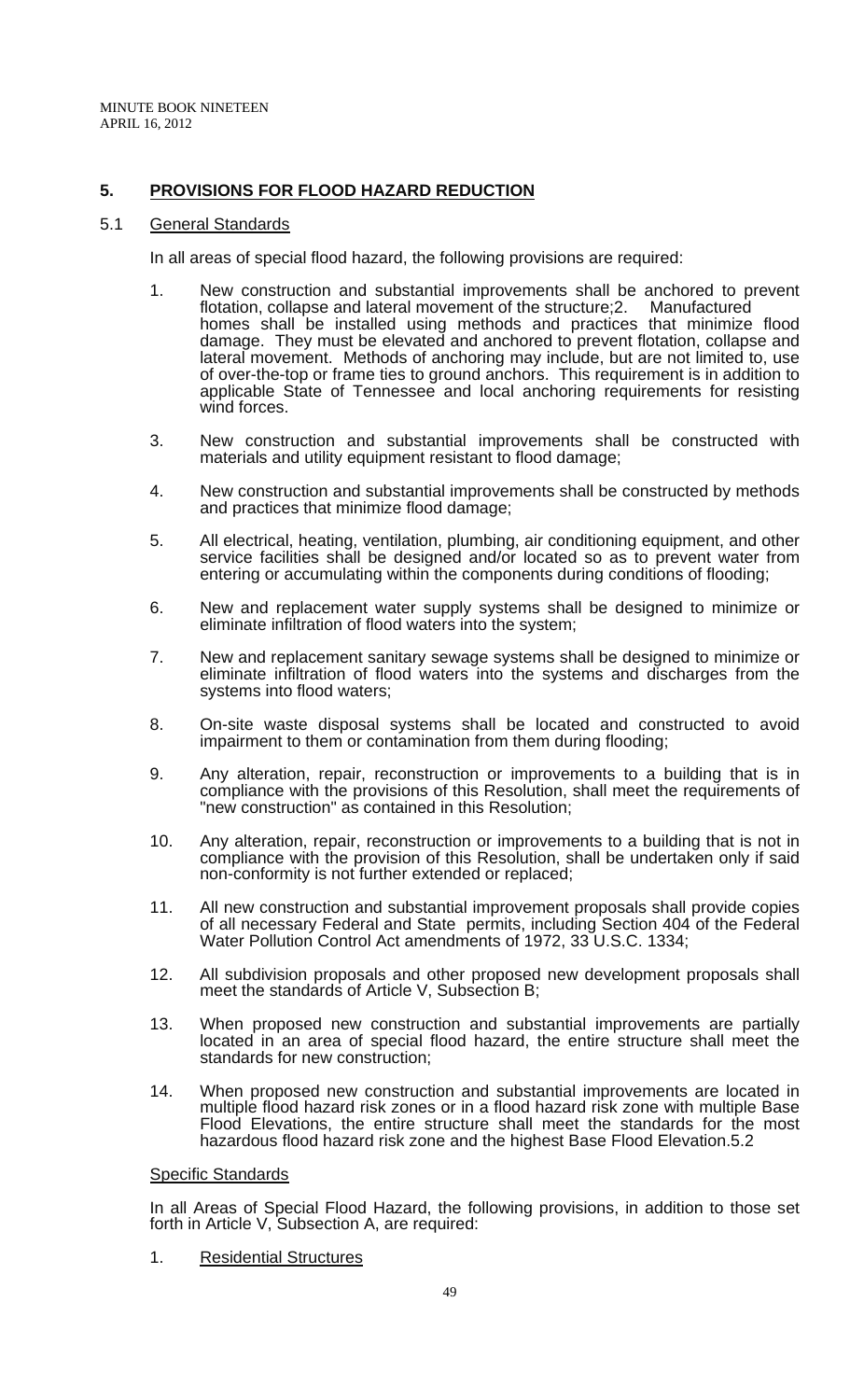In AE Zones where Base Flood Elevation data is available, new construction and substantial improvement of any residential building (or manufactured home) shall have the lowest floor, including basement, elevated to no lower than one (1) foot above the Base Flood Elevation. Should solid foundation perimeter walls be used to elevate a structure, openings sufficient to facilitate equalization of flood hydrostatic forces on both sides of exterior walls shall be provided in accordance with the standards of this section: "Enclosures".

Within approximate A Zones where Base Flood Elevations have not been established and where alternative data is not available, the administrator shall require the lowest floor of a building to be elevated to a level of at least three (3) feet above the highest adjacent grade (as defined in Article II). Should solid foundation perimeter walls be used to elevate a structure, openings sufficient to facilitate equalization of flood hydrostatic forces on both sides of exterior walls shall be provided in accordance with the standards of this section: "Enclosures"

#### 2. Nonresidential Structures

 In AE Zones, where Base Flood Elevation data is available, new construction and substantial improvement of any commercial, industrial, or nonresidential building, shall have the lowest floor, including basement, elevated or floodproofed to no lower than one (1) foot above the level of the Base Flood Elevation. Should solid foundation perimeter walls be used to elevate a structure, openings sufficient to facilitate equalization of flood hydrostatic forces on both sides of exterior walls shall be provided in accordance with the standards of this section: "Enclosures"

In approximate A Zones, where Base Flood Elevations have not been established and where alternative data is not available, new construction and substantial improvement of any commercial, industrial, or nonresidential building, shall have the lowest floor, including basement, elevated or floodproofed to no lower than three (3) feet above the highest adjacent grade (as defined in Article II). Should solid foundation perimeter walls be used to elevate a structure, openings sufficient to facilitate equalization of flood hydrostatic forces on both sides of exterior walls shall be provided in accordance with the standards of this section: "Enclosures"

Nonresidential buildings located in all A Zones may be floodproofed, in lieu of being elevated, provided that all areas of the building below the required elevation are watertight, with walls substantially impermeable to the passage of water, and are built with structural components having the capability of resisting hydrostatic and hydrodynamic loads and the effects of buoyancy. A Tennessee registered professional engineer or architect shall certify that the design and methods of construction are in accordance with accepted standards of practice for meeting the provisions above, and shall provide such certification to the Administrator as set forth in Article IV, Subsection B.3.

#### **Enclosures**

 All new construction and substantial improvements that include fully enclosed areas formed by foundation and other exterior walls below the lowest floor that are subject to flooding, shall be designed to preclude finished living space and designed to allow for the entry and exit of flood waters to automatically equalize hydrostatic flood forces on exterior walls.

- a. Designs for complying with this requirement must either be certified by a Tennessee professional engineer or architect or meet or exceed the following minimum criteria.
	- i. Provide a minimum of two (2) openings having a total net area of not less than one (1) square inch for every square foot of enclosed area subject to flooding;
	- ii. The bottom of all openings shall be no higher than one (1) foot above the finished grade;
	- iii. Openings may be equipped with screens, louvers, valves or other coverings or devices provided they permit the automatic flow of floodwaters in both directions.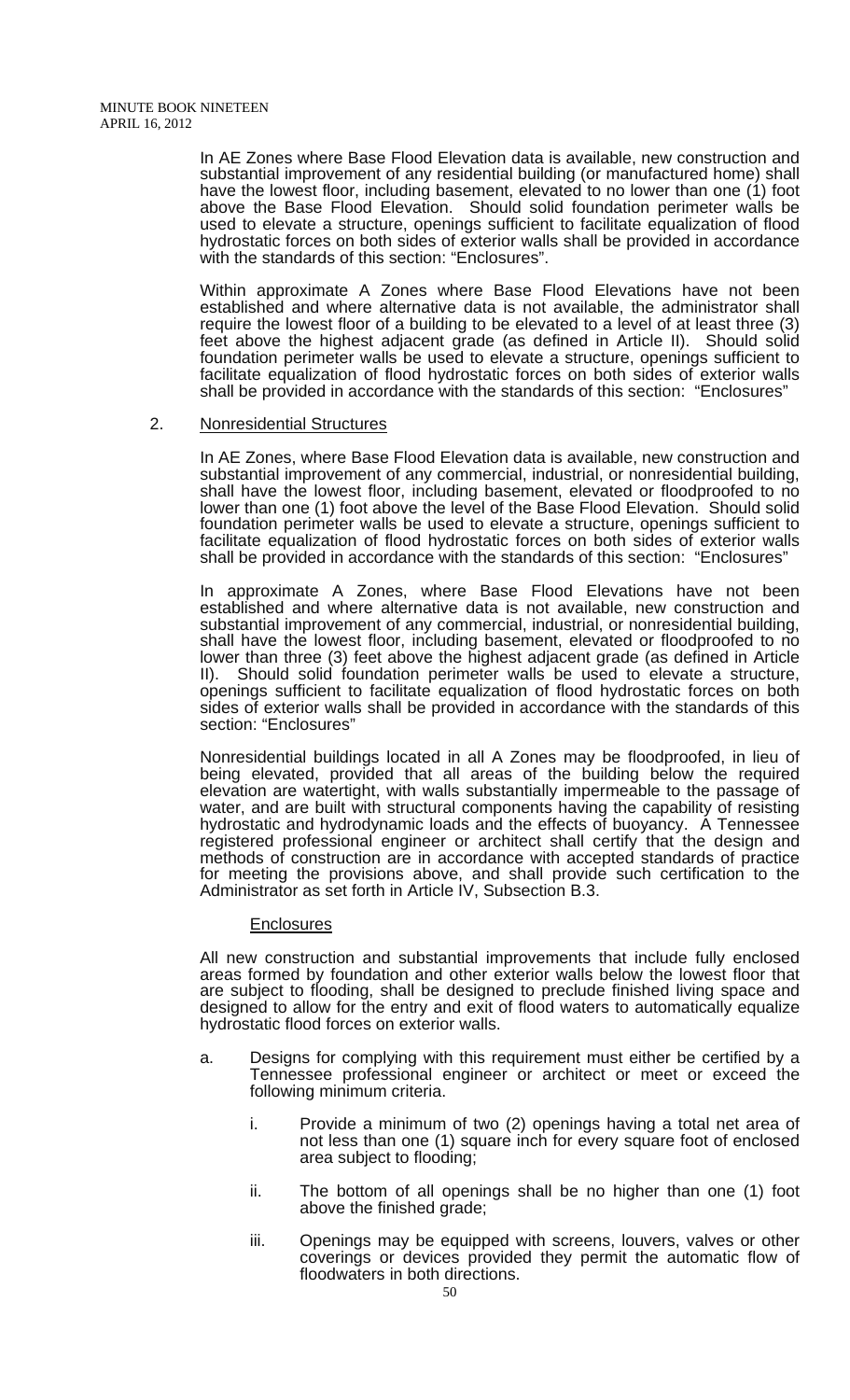- b. The enclosed area shall be the minimum necessary to allow for parking of vehicles, storage or building access.
- c. The interior portion of such enclosed area shall not be finished or partitioned into separate rooms in such a way as to impede the movement of floodwaters and all such partitions shall comply with the provisions of Article V, Subsection B.
- 4. Standards for Manufactured Homes and Recreational Vehicles
	- a. All manufactured homes placed, or substantially improved, on: (1) individual lots or parcels, (2) in expansions to existing manufactured home parks or subdivisions, or (3) in new or substantially improved manufactured home parks or subdivisions, must meet all the requirements of new construction.
	- b. All manufactured homes placed or substantially improved in an existing manufactured home park or subdivision must be elevated so that either:
		- i. In AE Zones, with Base Flood Elevations, the lowest floor of the manufactured home is elevated on a permanent foundation to no lower than one (1) foot above the level of the Base Flood Elevation or
		- ii. In approximate A Zones, without Base Flood Elevations, the manufactured home chassis is elevated and supported by reinforced piers (or other foundation elements of at least equivalent strength) that are at least three (3) feet in height above the highest adjacent grade (as defined in Article II).
	- c. Any manufactured home, which has incurred "substantial damage" as the result of a flood, must meet the standards of Article V, Subsections A and B.
	- d. All manufactured homes must be securely anchored to an adequately anchored foundation system to resist flotation, collapse and lateral movement.
	- e. All recreational vehicles placed in an identified Special Flood Hazard Area must either:
		- i. Be on the site for fewer than one hundred-eighty (180) consecutive days;
		- ii Be fully licensed and ready for highway use (a recreational vehicle is ready for highway use if it is licensed, on its wheels or jacking system, attached to the site only by quick disconnect type utilities and security devices, and has no permanently attached structures or additions), or;
		- iii. The recreational vehicle must meet all the requirements for new construction.

#### 5. Standards for Subdivisions and Other Proposed New Development Proposals

Subdivisions and other proposed new developments, including manufactured home parks, shall be reviewed to determine whether such proposals will be reasonably safe from flooding.

- a. All subdivision and other proposed new development proposals shall be consistent with the need to minimize flood damage.
- b. All subdivision and other proposed new development proposals shall have public utilities and facilities such as sewer, gas, electrical and water systems located and constructed to minimize or eliminate flood damage.
- c. All subdivision and other proposed new development proposals shall have adequate drainage provided to reduce exposure to flood hazards.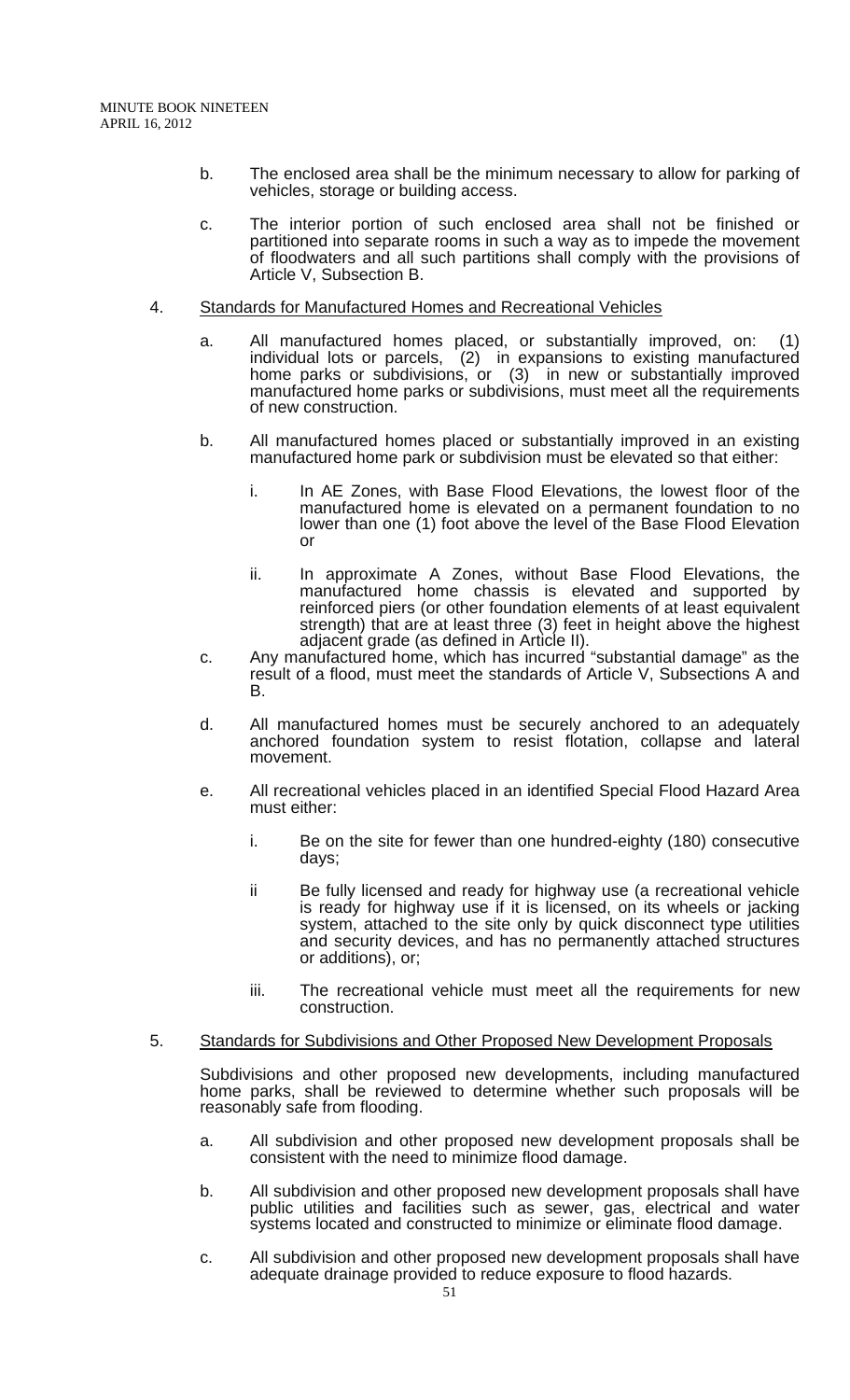d. In all approximate A Zones require that all new subdivision proposals and other proposed developments (including proposals for manufactured home parks and subdivisions) greater than fifty (50) lots or five (5) acres, whichever is the lesser, include within such proposals Base Flood Elevation data (See Article V, Subsection E).

#### 5.3 Standards for Special Flood Hazard Areas with Established Base Flood Elevations and with Floodways Designated

 Located within the Special Flood Hazard Areas established in Article III, Subsection B, are areas designated as floodways. A floodway may be an extremely hazardous area due to the velocity of floodwaters, debris or erosion potential. In addition, the area must remain free of encroachment in order to allow for the discharge of the base flood without increased flood heights and velocities. Therefore, the following provisions shall apply:

- 1. Encroachments are prohibited, including earthen fill material, new construction, substantial improvements or other development within the regulatory floodway. Development may be permitted however, provided it is demonstrated through hydrologic and hydraulic analyses performed in accordance with standard engineering practices that the cumulative effect of the proposed encroachments or new development shall not result in any increase in the water surface elevation of the Base Flood Elevation, velocities, or floodway widths during the occurrence of a base flood discharge at any point within the community. A Tennessee registered professional engineer must provide supporting technical data, using the same methodologies as in the effective Flood Insurance Study for Sumner County, Tennessee and certification, thereof.
- 2. New construction and substantial improvements of buildings, where permitted, shall comply with all applicable flood hazard reduction provisions of Article V, Subsections A and B.

#### 5.4 Standards for Areas of Special Flood Hazard Zones AE with Established Base Flood Elevations but Without Floodways Designated

 Located within the Special Flood Hazard Areas established in Article III, Subsection B, where streams exist with base flood data provided but where no floodways have been designated (Zones AE), the following provisions apply:

- 1. No encroachments, including fill material, new construction and substantial improvements shall be located within areas of special flood hazard, unless certification by a Tennessee registered professional engineer is provided demonstrating that the cumulative effect of the proposed development, when combined with all other existing and anticipated development, will not increase the water surface elevation of the base flood more than one (1) foot at any point within the community. The engineering certification should be supported by technical data that conforms to standard hydraulic engineering principles.
- 2. New construction and substantial improvements of buildings, where permitted, shall comply with all applicable flood hazard reduction provisions of Article V, Subsections A and B.

#### 5.5. Standards for Streams Without Established Base Flood Elevations and Floodways (A Zones)

 Located within the Special Flood Hazard Areas established in Article III, Subsection B, where streams exist, but no base flood data has been provided and where a Floodway has not been delineated, the following provisions shall apply:

- 1. The Administrator shall obtain, review, and reasonably utilize any Base Flood Elevation and floodway data available from any Federal, State, or other sources, including data developed as a result of these regulations (see 2, below), as criteria for requiring that new construction, substantial improvements, or other development in approximate A Zones meet the requirements of Article V, Subsections A and B.
- 2. Require that all new subdivision proposals and other proposed developments (including proposals for manufactured home parks and subdivisions) greater than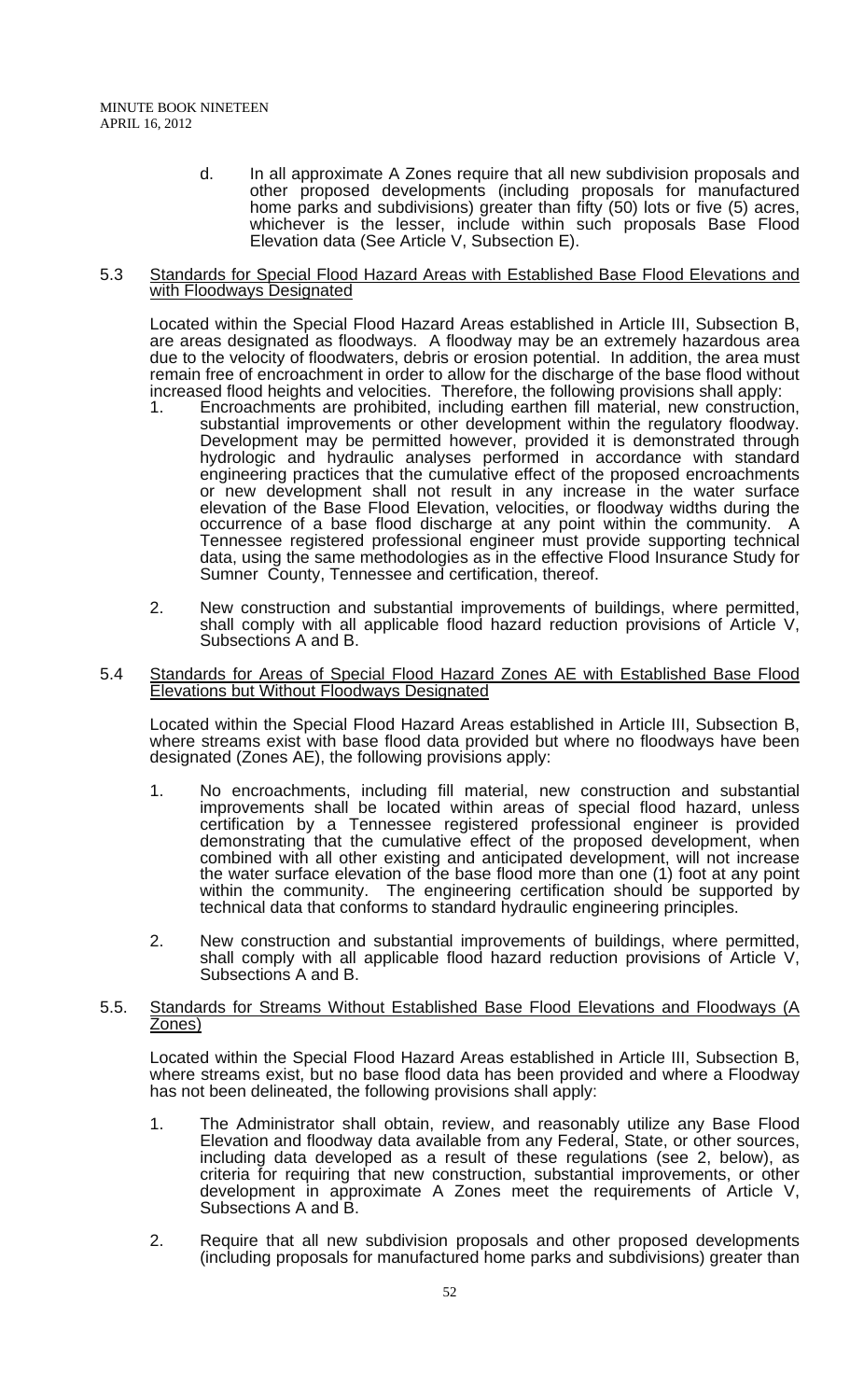fifty (50) lots or five (5) acres, whichever is the lesser, include within such proposals Base Flood Elevation data.

- 3. Within approximate A Zones, where Base Flood Elevations have not been established and where such data is not available from other sources, require the lowest floor of a building to be elevated or floodproofed to a level of at least three (3) feet above the highest adjacent grade (as defined in Article II). All applicable data including elevations or floodproofing certifications shall be recorded as set forth in Article IV, Subsection B. Openings sufficient to facilitate automatic equalization of hydrostatic flood forces on exterior walls shall be provided in accordance with the standards of Article V, Subsection B.
- 4. Within approximate A Zones, where Base Flood Elevations have not been established and where such data is not available from other sources, no encroachments, including structures or fill material, shall be located within an area equal to the width of the stream or twenty (20) feet, whichever is greater, measured from the top of the stream bank, unless certification by a Tennessee registered professional engineer is provided demonstrating that the cumulative effect of the proposed development, when combined with all other existing and anticipated development, will not increase the water surface elevation of the base flood more than one (1) foot at any point within Sumner County**,** Tennessee. The engineering certification should be supported by technical data that conforms to standard hydraulic engineering principles.
- 5. New construction and substantial improvements of buildings, where permitted, shall comply with all applicable flood hazard reduction provisions of Article V, Subsections A and B. Within approximate A Zones, require that those subsections of Article V, Subsection B, dealing with the alteration or relocation of a watercourse, assuring watercourse carrying capacities are maintained and manufactured homes provisions are complied with as required.

#### 5.6 Standards for Areas of Shallow Flooding (AO and AH Zones)

 Located within the Special Flood Hazard Areas established in Article III, Subsection B, are areas designated as shallow flooding areas. These areas have special flood hazards associated with base flood depths of one to three feet  $(1' - 3')$  where a clearly defined channel does not exist and where the path of flooding is unpredictable and indeterminate; therefore, the following provisions, in addition to those set forth in Article V, Subsections A and B, apply:

- 1. All new construction and substantial improvements of residential and nonresidential buildings shall have the lowest floor, including basement, elevated to at least one (1) foot above as many feet as the depth number specified on the FIRM's, in feet, above the highest adjacent grade. If no flood depth number is specified on the FIRM, the lowest floor, including basement, shall be elevated to at least three (3) feet above the highest adjacent grade. Openings sufficient to facilitate automatic equalization of hydrostatic flood forces on exterior walls shall be provided in accordance with standards of Article V, Subsection B.
- 2. All new construction and substantial improvements of nonresidential buildings may be floodproofed in lieu of elevation. The structure together with attendant utility and sanitary facilities must be floodproofed and designed watertight to be completely floodproofed to at least one (1) foot above the flood depth number specified on the FIRM, with walls substantially impermeable to the passage of water and with structural components having the capability of resisting hydrostatic and hydrodynamic loads and the effects of buoyancy. If no depth number is specified on the FIRM, the structure shall be floodproofed to at least three (3) feet above the highest adjacent grade. A Tennessee registered professional engineer or architect shall certify that the design and methods of construction are in accordance with accepted standards of practice for meeting the provisions of this Resolution and shall provide such certification to the Administrator as set forth above and as required in accordance with Article IV, Subsection B.
- 3. Adequate drainage paths shall be provided around slopes to guide floodwaters around and away from proposed structures.
- 5.7 Standards for Areas Protected by Flood Protection System (A-99 Zones)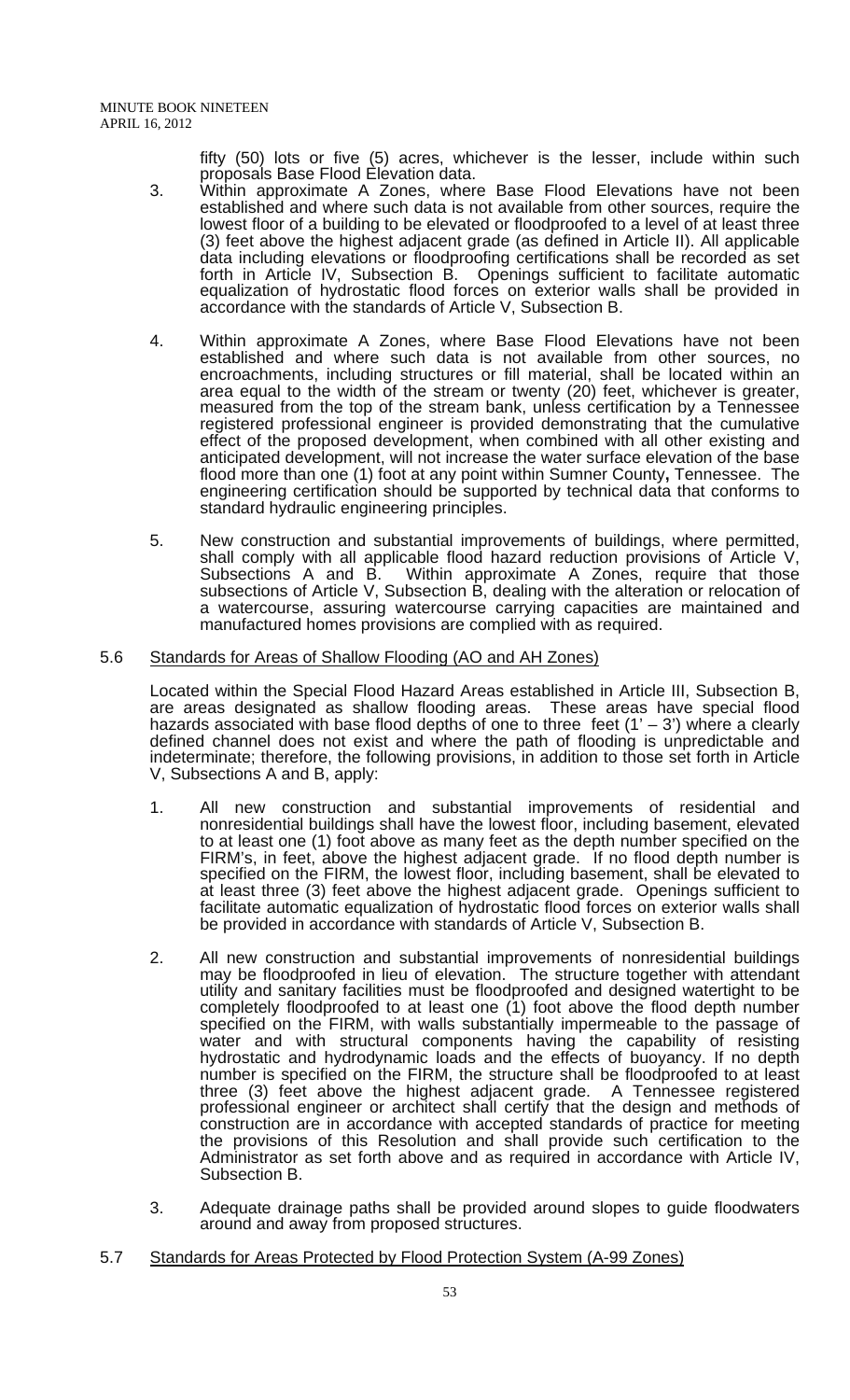Located within the Areas of Special Flood Hazard established in Article III, Subsection B, are areas of the 100-year floodplain protected by a flood protection system but where Base Flood Elevations have not been determined. Within these areas (A-99 Zones) all provisions of Article IV and Article V, shall apply.

#### 5.8 Standards for Unmapped Streams

 Located within Sumner County, Tennessee, are unmapped streams where areas of special flood hazard are neither indicated nor identified. Adjacent to such streams, the following provisions shall apply:

- 1. No encroachments including fill material or other development including structures shall be located within an area of at least equal to twice the width of the stream, measured from the top of each stream bank, unless certification by a Tennessee registered professional engineer is provided demonstrating that the cumulative effect of the proposed development, when combined with all other existing and anticipated development, will not increase the water surface elevation of the base flood more than one (1) foot at any point within the locality.
- 2. When a new flood hazard risk zone, and Base Flood Elevation and floodway data is available, new construction and substantial improvements shall meet the standards established in accordance with Articles IV and V.

# **6. VARIANCE PROCEDURES**

- 6.1 Regional Board of Zoning Appeals
	- 1. Authority

The Sumner County**,** Tennessee Regional Board of Zoning Appeals shall hear and decide appeals and requests for variances from the requirements of this Resolution.

2. Procedure

Meetings of the Regional Board of Zoning Appeals shall be held at such times, as the Board shall determine. All meetings of the Regional Board of Zoning Appeals shall be open to the public. The Regional Board of Zoning Appeals shall adopt rules of procedure and shall keep records of applications and actions thereof, which shall be a public record. Compensation of the members of the Regional Board of Zoning Appeals shall be set by the Legislative Body.

3. Appeals: How Taken

An appeal to the Regional Board of Zoning Appeals may be taken by any person, firm or corporation aggrieved or by any governmental officer, department, or bureau affected by any decision of the Administrator based in whole or in part upon the provisions of this Resolution. Such appeal shall be taken by filing with the Regional Board of Zoning Appeals a notice of appeal, specifying the grounds thereof. In all cases where an appeal is made by a property owner or other interested party, a fee of \$17.00 dollars for the cost of publishing a notice of such hearings shall be paid by the appellant. The Administrator shall transmit to the Regional Board of Zoning Appeals all papers constituting the record upon which the appeal action was taken. The Regional Board of Zoning Appeals shall fix a reasonable time for the hearing of the appeal, give public notice thereof, as well as due notice to parties in interest and decide the same within a reasonable time which shall not be more than ten (10) days from the date of the hearing. At the hearing, any person or party may appear and be heard in person or by agent or by attorney.

4. Powers

The Regional Board of Zoning Appeals shall have the following powers:

a. Administrative Review

To hear and decide appeals where it is alleged by the applicant that there is error in any order, requirement, permit, decision, determination, or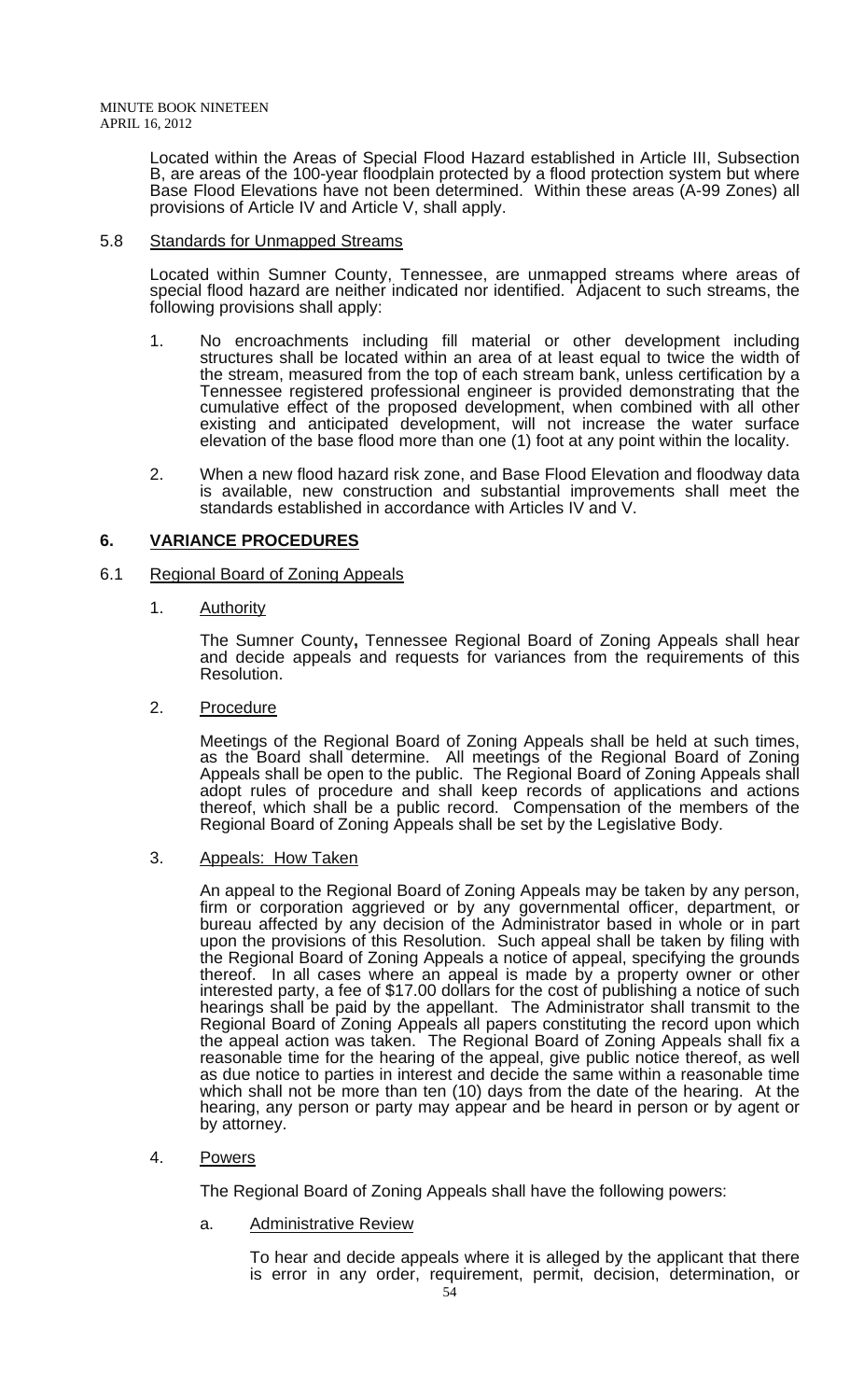refusal made by the Administrator or other administrative official in carrying out or enforcement of any provisions of this Resolution.

#### b. Variance Procedures

In the case of a request for a variance the following shall apply:

- i. The Sumner County, Tennessee Regional Board of Zoning Appeals shall hear and decide appeals and requests for variances from the requirements of this Resolution.
- ii. Variances may be issued for the repair or rehabilitation of historic structures as defined, herein, upon a determination that the proposed repair or rehabilitation will not preclude the structure's continued designation as a historic structure and the variance is the minimum necessary deviation from the requirements of this Resolution to preserve the historic character and design of the structure.
- iii. In passing upon such applications, the Regional Board of Zoning Appeals shall consider all technical evaluations, all relevant factors, all standards specified in other sections of this Resolution, and:
	- a) The danger that materials may be swept onto other property<br>to the injury of others;b) The danger to life and property The danger to life and property due to flooding or erosion;
	- c) The susceptibility of the proposed facility and its contents to flood damage;
	- d) The importance of the services provided by the proposed facility to the community;
	- e) The necessity of the facility to a waterfront location, in the case of a functionally dependent use;
	- f) The availability of alternative locations, not subject to flooding or erosion damage, for the proposed use;
	- g) The relationship of the proposed use to the comprehensive plan and floodplain management program for that area;
	- h) The safety of access to the property in times of flood for ordinary and emergency vehicles;
	- i) The expected heights, velocity, duration, rate of rise and sediment transport of the flood waters and the effects of wave action, if applicable, expected at the site;
	- j) The costs of providing governmental services during and after flood conditions including maintenance and repair of public utilities and facilities such as sewer, gas, electrical, water systems, and streets and bridges.
- iv. Upon consideration of the factors listed above, and the purposes of this Resolution, the Regional Board of Zoning Appeals may attach such conditions to the granting of variances, as it deems necessary to effectuate the purposes of this Resolution.
- v. Variances shall not be issued within any designated floodway if any increase in flood levels during the base flood discharge would result.

#### 6.2 Conditions for Variances

1. Variances shall be issued upon a determination that the variance is the minimum relief necessary, considering the flood hazard and the factors listed in Article VI, Subsection A.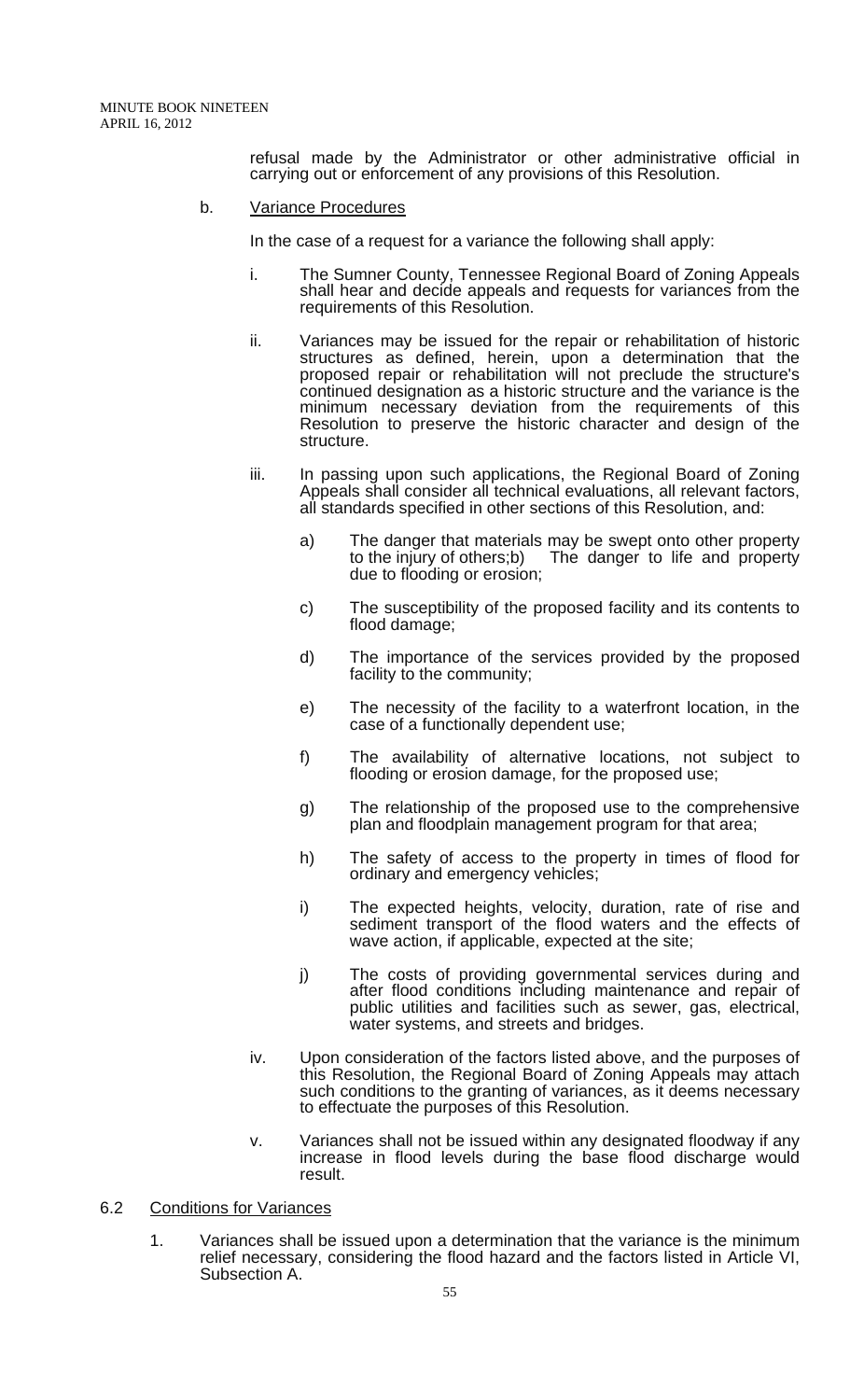- 2. Variances shall only be issued upon: a showing of good and sufficient cause, a determination that failure to grant the variance would result in exceptional hardship; or a determination that the granting of a variance will not result in increased flood heights, additional threats to public safety, extraordinary public expense, create nuisance, cause fraud on or victimization of the public, or conflict with existing local laws or Resolutions.3. Any applicant to whom a variance is granted shall be given written notice that the issuance of a variance to construct a structure below the Base Flood Elevation will result in increased premium rates for flood insurance (as high as \$25 for \$100) coverage, and that such construction below the Base Flood Elevation increases risks to life and property.
- 4. The Administrator shall maintain the records of all appeal actions and report any variances to FEMA upon request.

# **7. LEGAL STATUS PROVISIONS**

A. Conflict with Other Resolutions

 In case of conflict between this Resolution or any part thereof, and the whole or part of any existing or future Resolution of Sumner County, Tennessee, the most restrictive shall in all cases apply.

B. Severability

 If any section, clause, provision, or portion of this Resolution shall be held to be invalid or unconstitutional by any court of competent jurisdiction, such holding shall not affect any other section, clause, provision, or portion of this Resolution which is not of itself invalid or unconstitutional.

C. **Effective Date** 

 This Resolution shall become effective immediately after its passage, the public welfare demanding it.

Approved and adopted by the Sumner County, Tennessee, County Executive and Legislative Body.

**April 16, 2012**<br>Date

County Executive of Sumner County, Tennessee

Attest: **\_\_\_\_\_** County Clerk

**April 16, 2012** March 28, 2012

Date of Public Hearing Date of Publication of Caption and Summary

Upon motion of Commissioner Akins, seconded by Commissioner Taylor, the Commission approved the Resolution 1204-01 by unanimous voice vote of the body.

\_\_\_\_\_\_\_\_\_\_\_\_\_\_\_\_\_\_\_\_\_\_\_\_\_\_\_\_\_\_\_\_\_\_\_\_\_\_\_\_\_\_\_\_\_\_\_\_\_\_\_\_\_\_\_\_\_\_\_\_\_\_\_\_\_\_\_\_\_\_

\_\_\_\_\_\_\_\_\_\_\_\_\_\_\_\_\_\_\_\_\_\_\_\_\_\_\_\_\_\_\_\_\_\_\_\_\_\_\_\_\_\_\_\_\_\_\_\_\_\_\_\_\_\_\_\_\_\_\_\_\_\_\_\_\_\_\_\_\_

Chairman Hyde stated the Sumner County Veteran's report had been distributed to commissioners.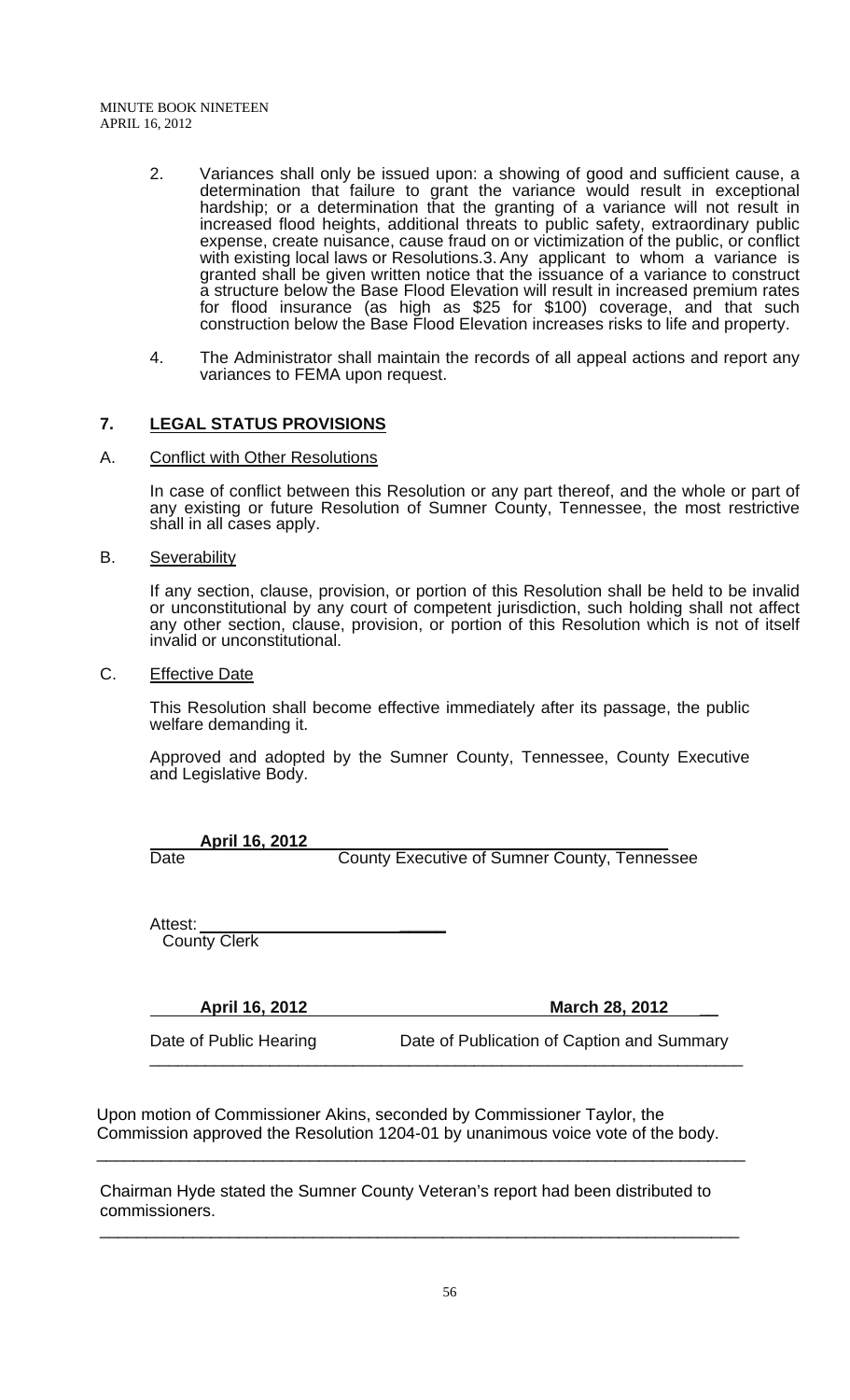Commissioner Stone introduced the following resolution and read it into the record:

#### **A RESOLUTION HONORING THE MIDDLE SCHOOL GIRLS BUCCANEERS SOFTBALL TEAM**

**WHEREAS,** the Middle School Girls Buccaneers Softball Team, led by Coaches John Decker, Eric Chaffin, Kendall Brent and Ronnie King ended their season as the County Middle School Softball Champions; and

**WHEREAS,** the Middle School Girls Buccaneers Softball team: Ashton Hayden, Savannah Lewis, Lacy Marlin, Ashley Raymont, Hannah Rivera, Abbie Vaughn, McCall Decker, Hannah Marlar, Layce Milliken, Shelby Bell, Kaylor Chaffin, Natalie Lankster, Hayden Moore and Maggie Sutton played with pride and spirit and through their diligent efforts have brought honor to themselves and Sumner County by their outstanding performance and dedicated efforts; and

**WHEREAS**, the coaches, the manager and the players have exhibited great sportsmanship and hard work and through their efforts have been an inspiration to others.

**NOW, THEREFORE BE IT RESOLVED** by the Sumner County Board of County Commissioners meeting in regular session on this the  $16<sup>th</sup>$  day of April, 2012, that this body does hereby congratulate the coaches and the entire Middle School Girls Buccaneers Softball Team for their outstanding season; and

**BE IT FURTHER RESOLVED** that this resolution is to be spread on the minutes of this body and the Clerk is to provide a copy of this resolution to coaches and the Middle School Girls Buccaneers Softball Team.

\_\_\_\_\_\_\_\_\_\_\_\_\_\_\_\_\_\_\_\_\_\_\_\_\_\_\_\_\_\_\_\_\_\_\_\_\_\_\_\_\_\_\_\_\_\_\_\_\_\_\_\_\_\_\_\_\_\_\_\_\_\_\_\_

\_\_\_\_\_\_\_\_\_\_\_\_\_\_\_\_\_\_\_\_\_\_\_\_\_\_\_\_\_\_\_\_\_\_\_\_\_\_\_\_\_\_\_\_\_\_\_\_\_\_\_\_\_\_\_\_\_\_\_\_\_\_\_\_

Upon motion of Commissioner Stone, seconded by Commissioner LeMarbre, the Commission approved the resolution by unanimous voice vote of the body.

 Commissioner LeMarbre introduced the following resolution and read it into the record:

#### **A RESOLUTION HONORING THE BEECH HIGH SCHOOL MOCK TRAIL TEAM**

 **WHEREAS,** the Beech High School Mock Trial team won the 2012 State Championship marking the first time in school history that a Mock Trial team secured back-to-back District Championships and representing the Sixth District at the state level three out of the last four years (2009, 2011 and 2012); and

 **WHEREAS,** the Beech High School Mock Trial team include: Colin Bumbarner, Bethany Carol, Courtney Craig, Avery Field, Margaret Frank, Catie Hicks, Emily Higgins, Allie Jones, Miles Malbrough, Emma Mills, Ryan Shannon, Tanner Thurman and Caroline Yon who all are to be commended for their diligent effort, hard work and accomplishments brought honor not only to themselves but to their school and this country; and

 **WHEREAS,** team member Miles Malbrough was name Runner-up Best Plaintiff Attorney and awarded the prestigious Bryce Ruth Award, given to the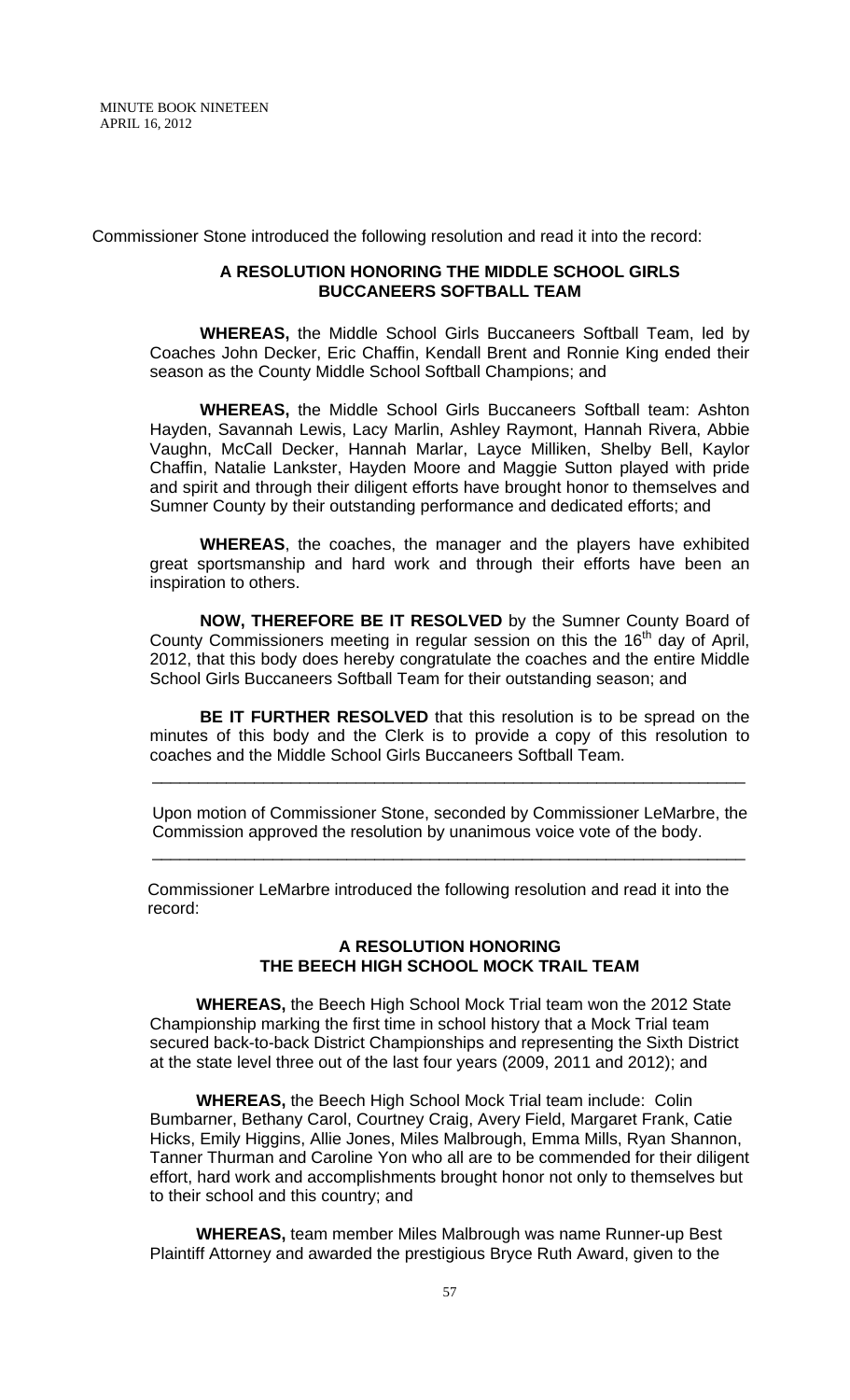student who best represents the Spirit of Mock Trial Competition and Margaret Frank was name Runner-up Best Defense Attorney.

 **NOW, THEREFORE, BE IT RESOLVED,** by the Sumner County Board of County Commissioners meeting in regular session on this the  $16<sup>th</sup>$  day of April, 2012, that this body does hereby congratulate the Beech High School Mock Trial Team and its attorney coaches and faculty advisors for their outstanding achievements; and

 **BE IT FURTHER RESOLVED,** that this resolution is to be spread on the minutes of this body and the Clerk is to furnish a copy of this resolution to the Beech High School Mock Trial team.

Upon motion of Commissioner LeMarbre, seconded by Commissioner Moser, the Commission approved the resolution by unanimous voice vote of the body.

Chairman Hyde noted that a certificate of recognition honoring Brenda Savage would be moved to the May agenda.

\_\_\_\_\_\_\_\_\_\_\_\_\_\_\_\_\_\_\_\_\_\_\_\_\_\_\_\_\_\_\_\_\_\_\_\_\_\_\_\_\_\_\_\_\_\_\_\_\_\_\_\_\_\_\_\_\_\_\_\_\_\_\_\_

Commissioner Skidmore introduced the following resolution:

# **A RESOLUTION HONORING THE HENDERSONVILLE CHRISTIAN ACADEMY VARSITY BASKETBALL TEAM**

 **WHEREAS,** the Hendersonville Christian Academy Varsity basketball team led by Coach John Taylor and his outstanding coaching staff won its second consecutive Tennessee Athletic Association of Christian Schools State Championship as well as the Tennessee Athletic Association of Christian Schools West Region Championship; and

 **WHEREAS,** Ethan Fields was named the Most Valuable Player and the all-state players were Devin Humphress, Mack Keller and Zac Musgrave along with the other members of the team: Cole Hughes, Peyton Segura, Tyler Putty, Jacob Courtright, Miguel Rodriguez, Slater Stovall, Seth Thornton, Dillion Musgrave, Justin Courtright and Christian Olmedilla all aided in this championship season; and

 **WHEREAS,** the Hendersonville Christian Academy Varsity basketball team played with pride and spirit and through their diligent efforts have brought honor to themselves, their school and Sumner County by their outstanding performance and dedicated efforts; and

 **WHEREAS,** the coaches, the manager and the players have exhibited diligent effort and hard work and through their efforts have been an inspiration to others.

**NOW, THEREFORE BE IT RESOLVED** by the Sumner County Board of County Commissioners meeting in regular session on this the 16<sup>th</sup> day of April, 2012, that this body does hereby congratulate and commend the Hendersonville Christian Academy Varsity basketball team and coaches for their award winning, record-breaking season; and

**BE IT FURTHER RESOLVED** that this resolution is to be spread on the minutes of this body and the Clerk is to provide a copy of this resolution to the Hendersonville Christian Academy Varsity basketball team and Coach John Taylor.

\_\_\_\_\_\_\_\_\_\_\_\_\_\_\_\_\_\_\_\_\_\_\_\_\_\_\_\_\_\_\_\_\_\_\_\_\_\_\_\_\_\_\_\_\_\_\_\_\_\_\_\_\_\_\_\_\_\_\_\_\_\_\_\_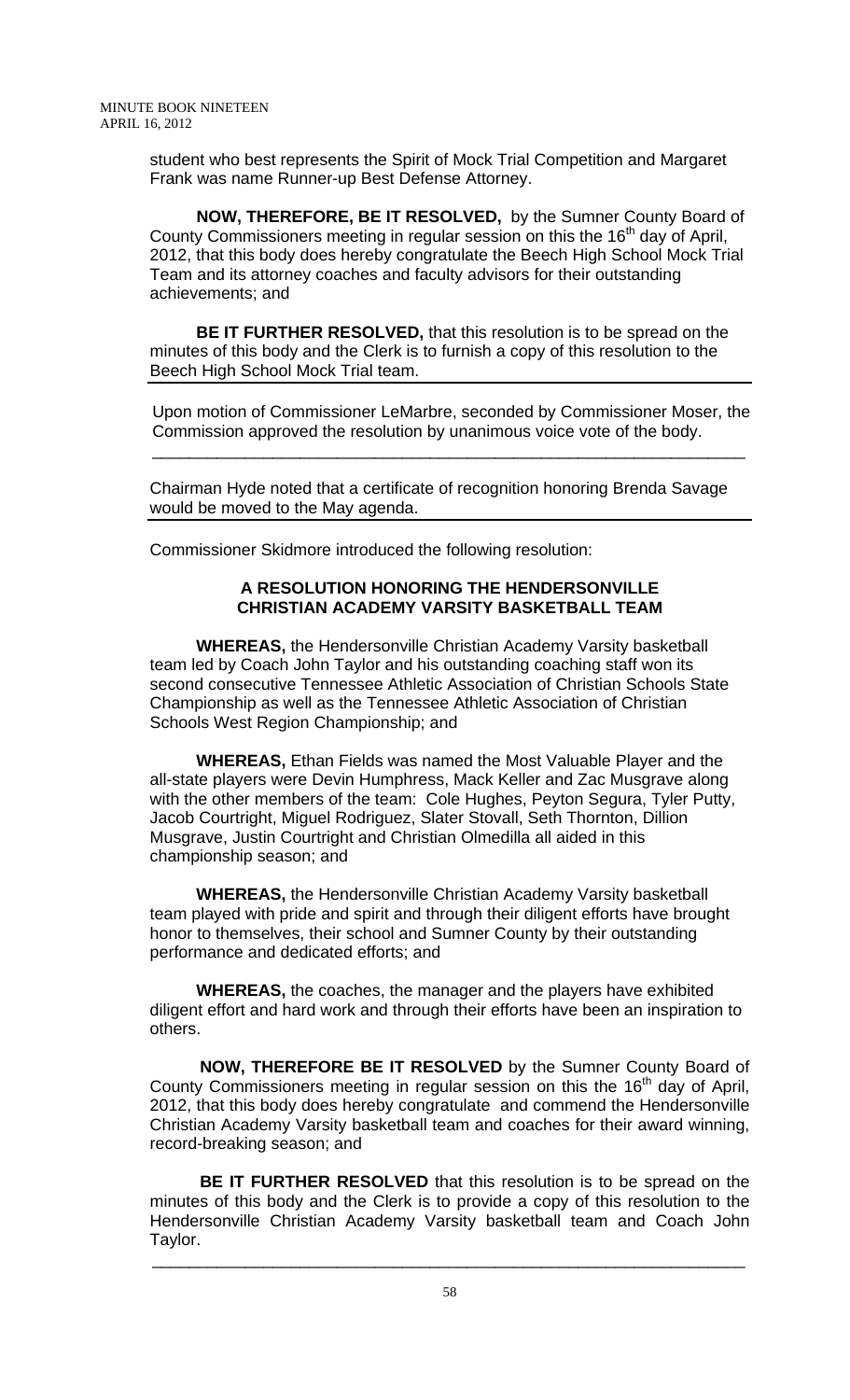Upon motion of Commissioner Skidmore, seconded by Commissioner LeMarbre, the Commission approved the resolution by unanimous voice vote of the body.

\_\_\_\_\_\_\_\_\_\_\_\_\_\_\_\_\_\_\_\_\_\_\_\_\_\_\_\_\_\_\_\_\_\_\_\_\_\_\_\_\_\_\_\_\_\_\_\_\_\_\_\_\_\_\_\_\_\_\_\_\_\_\_\_

Commissioner Skidmore introduced the following resolution:

#### **A RESOLUTION HONORING MR. ETHAN FIELDS**

 **WHEREAS,** Mr. Ethan Fields, a senior and a basketball player for the Hendersonville Christian Academy Crusaders basketball team helped guide his school team to back to back state tournament championships and for his efforts was named the Most Valuable Player of 2012; and

 **WHEREAS,** Ethan has demonstrated great pride as a member of the Hendersonville Christian Academy Crusaders basketball team and for his efforts will be remembered as a part of the history of Crusader sports; and

 **WHEREAS,** Ethan played with pride and dignity and through his diligent efforts has demonstrated the benefits of hard work and dedication and brought honor to himself, his school and county by his outstanding, record-breaking season.

**NOW, THEREFORE BE IT RESOLVED** by the Sumner County Board of County Commissioners meeting in regular session on this the  $16<sup>th</sup>$  day of April, 2012, that this body does hereby congratulate and commends Mr. Ethan Fields for his accomplishments.

**BE IT FURTHER RESOLVED** that this resolution is to be spread on the minutes of this body and the Clerk is to provide a copy of this resolution to Mr. Ethan Fields.

Upon motion of Commissioner Skidmore, seconded by Commissioner LeMarbre, the Commission approved the resolution by unanimous voice vote of the body.

\_\_\_\_\_\_\_\_\_\_\_\_\_\_\_\_\_\_\_\_\_\_\_\_\_\_\_\_\_\_\_\_\_\_\_\_\_\_\_\_\_\_\_\_\_\_\_\_\_\_\_\_\_\_\_\_\_\_\_\_\_\_\_\_

\_\_\_\_\_\_\_\_\_\_\_\_\_\_\_\_\_\_\_\_\_\_\_\_\_\_\_\_\_\_\_\_\_\_\_\_\_\_\_\_\_\_\_\_\_\_\_\_\_\_\_\_\_\_\_\_\_\_\_\_\_\_\_\_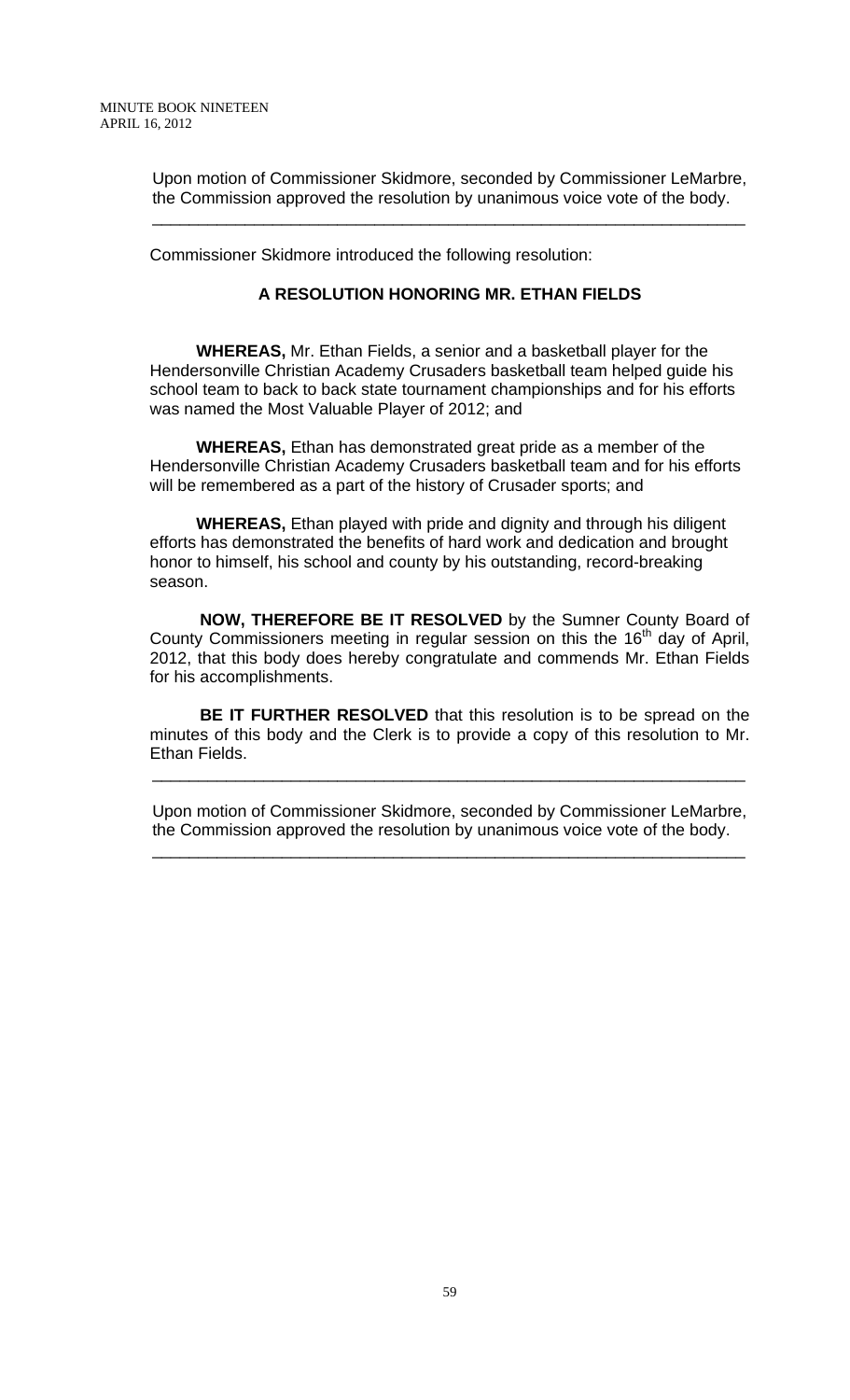County Executive Anthony Holt introduced the following resolution and read it into the record:

#### **A RESOLUTION HONORING THE GALLATIN LIONS CLUB**

**WHEREAS,** the Gallatin Lions Club formed on June 25, 1937, will celebrate its 75<sup>th</sup> Anniversary on June 25, 2012; and

**WHEREAS,** the Gallatin Lions Club is the fifth largest Lions Club out of 211 clubs in the State of Tennessee with 84 members; and

**WHEREAS,** the Gallatin Lions Club has furnished eye exams and eyeglasses for the needy, screens elementary school children in the Gallatin area for potential vision problems and financially supports many other charitable groups in the area; and

**WHEREAS,** the Gallatin Lions Club members well represent themselves through their diligence and effort and in so doing, have been an inspiration to other clubs throughout this county and has brought honor to themselves and Sumner County by their performance and dedication to many charitable endeavors.

**NOW, THEREFORE BE IT RESOLVED** by the Sumner County Board of County Commissioners meeting in regular session on this the  $16<sup>th</sup>$  day of April, 2012, that this body does hereby congratulate and commend the Gallatin Lions Club for their seventy-five years of service; and

**BE IT FURTHER RESOLVED** that this resolution is to be spread on the minutes of this body and the Clerk is to furnish a copy of this resolution to the Gallatin Lions Club.

 $\overline{\phantom{a}}$  ,  $\overline{\phantom{a}}$  ,  $\overline{\phantom{a}}$  ,  $\overline{\phantom{a}}$  ,  $\overline{\phantom{a}}$  ,  $\overline{\phantom{a}}$  ,  $\overline{\phantom{a}}$  ,  $\overline{\phantom{a}}$  ,  $\overline{\phantom{a}}$  ,  $\overline{\phantom{a}}$  ,  $\overline{\phantom{a}}$  ,  $\overline{\phantom{a}}$  ,  $\overline{\phantom{a}}$  ,  $\overline{\phantom{a}}$  ,  $\overline{\phantom{a}}$  ,  $\overline{\phantom{a}}$ 

Upon motion of Commissioner Goode, seconded by Commissioner Brown Strong, the Commission approved the resolution by unanimous voice vote of the body.

#### **CONSENT AGENDA**

\_\_\_\_\_\_\_\_\_\_\_\_\_\_\_\_\_\_\_\_\_\_\_\_\_\_\_\_\_\_\_\_\_\_\_\_\_\_\_\_\_\_\_\_\_\_\_\_\_\_\_\_\_\_\_\_\_\_\_\_\_\_\_

Commissioner Satterfield moved, seconded by Commissioner Akins, to approve the items on the Consent Agenda.

#### **1204-10 A RESOLUTION DECLARING VARIOUS ITEMS FROM THE HENDERSONVILLE LIBRARY AS SURPLUS AND AUTHORIZING DISPOSAL OR SALE OF SAME PURSUANT TO EXISITING POLICIES AND PROCEDURES**

 **BE IT RESOLVED** by the Sumner County Board of County Commissioners meeting in regular session on this the  $16<sup>th</sup>$  day of April, 2012 that this body does hereby declare the items from the Hendersonville Library as surplus as shown on the attachments; and

**BE IT FURTHER RESOLVED,** that the disposal or sale of the same is authorized pursuant to existing policies and procedures.

**\_\_\_\_\_\_\_\_\_\_\_\_\_\_\_\_\_\_\_\_\_\_\_\_\_\_\_\_\_\_\_\_\_\_\_\_\_\_\_\_\_\_\_\_\_\_\_\_\_\_\_\_\_\_\_\_\_\_\_**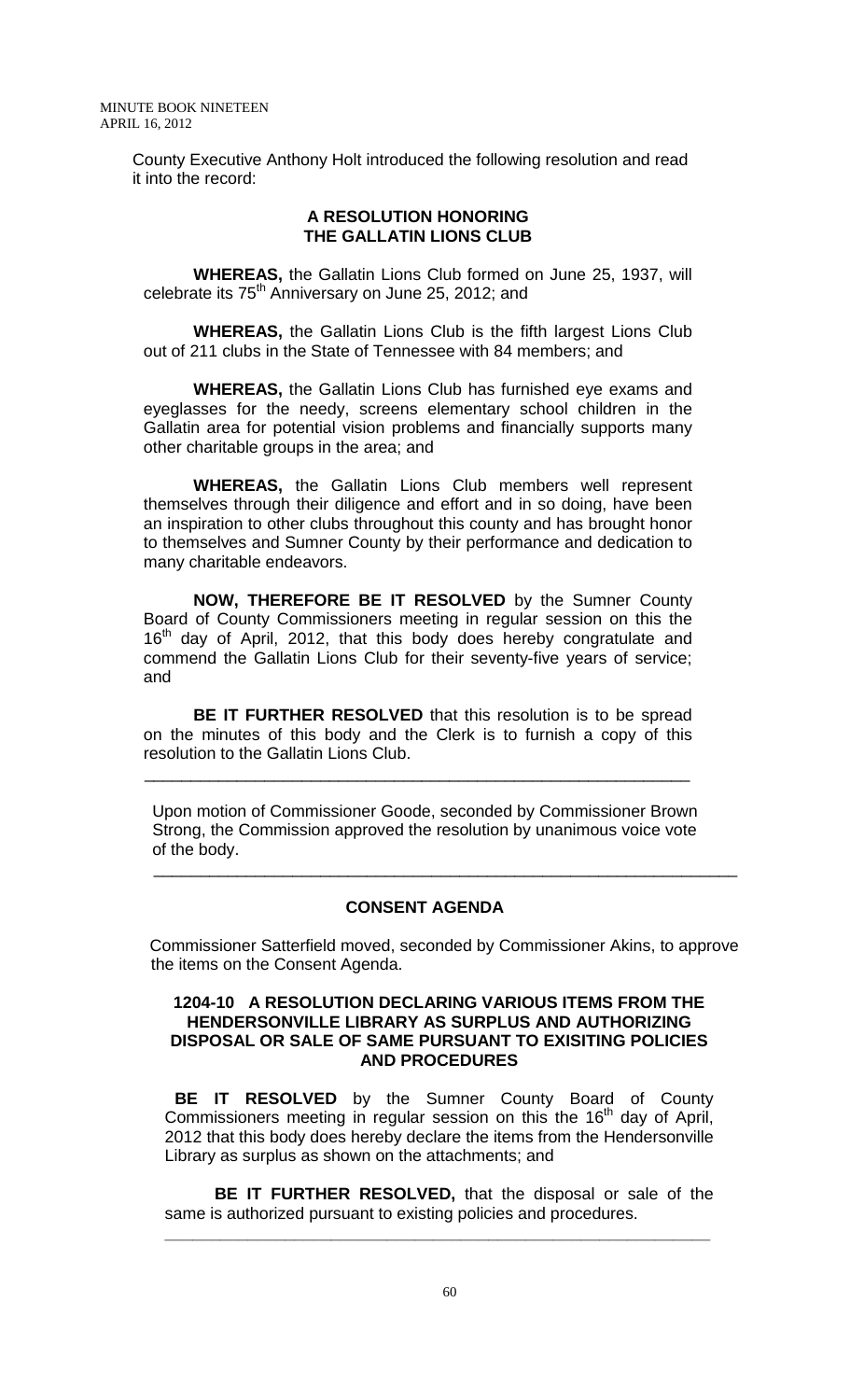# **1204-11 A RESOLUTION DECLARING A REFRIGERATOR FROM THE REGISTER OF DEEDS OFFICE AS SURPLUS AND AUTHORIZING DISPOSAL OR SALE OF SAME PURSUANT TO EXISITING POLICIES AND PROCEDURES**

 **BE IT RESOLVED** by the Sumner County Board of County Commissioners meeting in regular session on this the 16<sup>th</sup> day of April, 2012 that this body does hereby declare a Refrigerator from the Register of Deeds office as surplus as shown on the attachment herewith; and

**BE IT FURTHER RESOLVED,** that the disposal or sale of the same is authorized pursuant to existing policies and procedures.

**\_\_\_\_\_\_\_\_\_\_\_\_\_\_\_\_\_\_\_\_\_\_\_\_\_\_\_\_\_\_\_\_\_\_\_\_\_\_\_\_\_\_\_\_\_\_\_\_\_\_\_\_\_\_\_\_\_\_**

#### **1204-12 A RESOLUTION APPROPRIATING \$459.99 AS PASS-THROUGH FUNDS TO PORTLAND LIBRARY FROM DONATIONS TO LIBRARY BOOK EXPENSE**

**BE IT RESOLVED** by the Sumner County Board of County Commissioners meeting in regular session on this the 16<sup>th</sup> day of April, 2012, that this body hereby appropriates \$459.99 as pass-through funds to Portland Library from donations to library book expense as shown on the attachment herewith.

**\_\_\_\_\_\_\_\_\_\_\_\_\_\_\_\_\_\_\_\_\_\_\_\_\_\_\_\_\_\_\_\_\_\_\_\_\_\_\_\_\_\_\_\_\_\_\_\_\_\_\_\_\_\_\_\_\_\_**

# **1204-13 A RESOLUTION APPROVING TRANSFERS TO THE SUMNER COUNTY BOARD OF EDUCATION GENERAL PURPOSE SCHOOL FUND AS SHOWN ON THE ATTACHED SCHEDULE**

**BE IT RESOLVED** by the Sumner County Board of County Commissioners meeting in regular session on this the  $16<sup>th</sup>$  day of April, 2012, that this body does hereby approve the transfers to the Sumner County Board of Education General Purpose School Fund on the attachments herewith.

**\_\_\_\_\_\_\_\_\_\_\_\_\_\_\_\_\_\_\_\_\_\_\_\_\_\_\_\_\_\_\_\_\_\_\_\_\_\_\_\_\_\_\_\_\_\_\_\_\_\_\_\_\_\_\_\_\_\_\_\_\_\_**

#### **1204-14 A RESOLUTION ADJUSTING THE APPROPRIATING FUNDS FOR THE BOARD OF EDUCATION OF THE FEDERAL PROJECTS SCHOOL FUND**

 **BE IT RESOLVED** by the Sumner County Board of County Commissioners meeting in regular session on this the  $16<sup>th</sup>$  day of April, 2012, that this body adjusts the appropriating funds for the Board of Education of the Federal Projects School Fund as shown on the attachment herewith.

**\_\_\_\_\_\_\_\_\_\_\_\_\_\_\_\_\_\_\_\_\_\_\_\_\_\_\_\_\_\_\_\_\_\_\_\_\_\_\_\_\_\_\_\_\_\_\_\_\_\_\_\_\_\_\_\_\_\_**

# **1204-15 A RESOLUTION APPROVING TRANSFERS TO THE SUMNER COUNTY BOARD OF EDUCATION FEDERAL PROJECT FUNDS AS SHOWN ON THE ATTACHED SCHEDULE**

**BE IT RESOLVED** by the Sumner County Board of County Commissioners meeting in regular session on this the  $16<sup>th</sup>$  day of April, 2012, that this body does hereby approve the transfers to the Sumner County Board of Education Federal Project Funds as shown on the attachments herewith.

 **\_\_\_\_\_\_\_\_\_\_\_\_\_\_\_\_\_\_\_\_\_\_\_\_\_\_\_\_\_\_\_\_\_\_\_\_\_\_\_\_\_\_\_\_\_\_\_\_\_\_\_\_\_\_\_\_\_\_**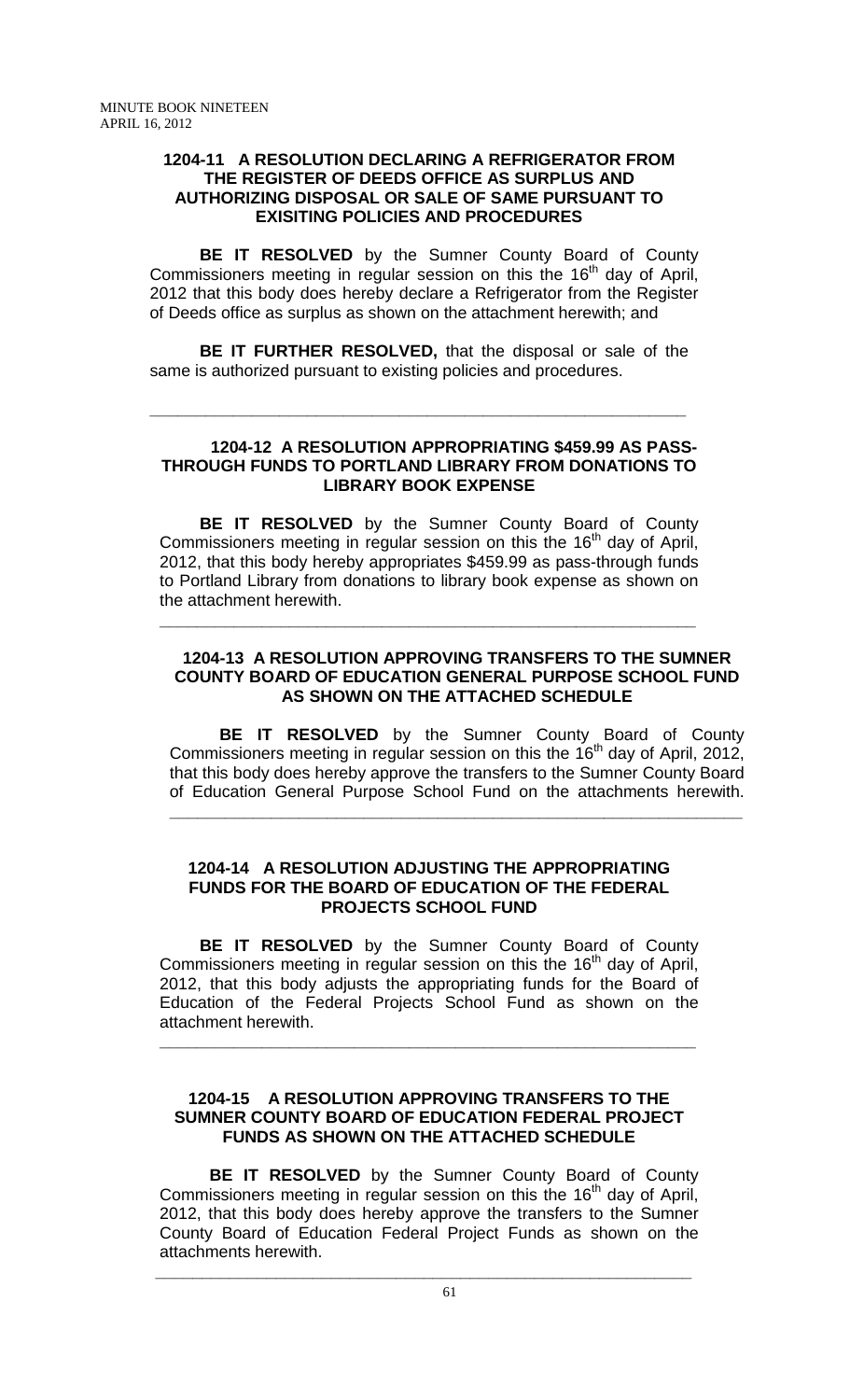#### **1204-16 A RESOLUTION APPROPRIATING \$8,612.00 FROM COUNTY GENERAL FUND BALANCE TO SALARY LINE ITEM FOR THE JUDICIAL MAGISTRATES**

**BE IT RESOLVED** that the Sumner County Board of County Commissioners meeting in regular session on this the 16<sup>th</sup> day of April, 2012, that this body hereby appropriates \$8,612.00 from County General Fund Balance to salary line item for the Judicial Magistrates as shown on the attachment herewith.

#### **1204-17 A RESOLUTION APPROPRIATING \$2,500.00 IN PASS- THROUGH FUNDS FROM SNAP GRANT TO ARCHIVES**

 **\_\_\_\_\_\_\_\_\_\_\_\_\_\_\_\_\_\_\_\_\_\_\_\_\_\_\_\_\_\_\_\_\_\_\_\_\_\_\_\_\_\_\_\_\_\_\_\_\_\_\_\_\_\_\_\_\_\_\_\_\_\_\_** 

**BE IT RESOLVED** by the Sumner County Board of County Commissioners meeting in regular session on this the  $16<sup>th</sup>$  day of April, 2012, that this body hereby appropriating \$2,500.00 in pass-through funds from Snap Grant to Archives as shown on the attachment herewith.

**\_\_\_\_\_\_\_\_\_\_\_\_\_\_\_\_\_\_\_\_\_\_\_\_\_\_\_\_\_\_\_\_\_\_\_\_\_\_\_\_\_\_\_\_\_\_\_\_\_\_\_\_\_\_\_\_\_\_**

#### **1204-18 A RESOLUTION ALLOWING THE TRUSTEE'S OFFICE A CREDIT IN THE FINAL SETTLEMENT OF THE 2010 PROPERTY TAX ROLL TOTALING \$398,166.28 DUE TO CHANGES OF ERRORS AND RELEASES**

 **WHEREAS**, Section 5-5-124, of the Tennessee Code Annotated, allows the Trustee of Sumner County, Tennessee, to obtain credit in final settlement of the 2010 property tax roll totaling \$398,166.28; and

**WHEREAS**, this amount represents changes due to errors and releases made by the Tax Assessor of Sumner County, Tennessee, State Board of Equalization, and Assessment Appeal Commission;

**NOW, THEREFORE, BE IT RESOLVED** by the Sumner County Board of County Commissioners meeting in regular session on this the 16<sup>th</sup> day of April, 2012, that this body does hereby allow the Trustee of Sumner County, Tennessee, a credit in the final settlement of the 2010 property tax roll totaling \$398,166.28 due to changes of errors and releases (a list of which is attached).

**\_\_\_\_\_\_\_\_\_\_\_\_\_\_\_\_\_\_\_\_\_\_\_\_\_\_\_\_\_\_\_\_\_\_\_\_\_\_\_\_\_\_\_\_\_\_\_\_\_\_\_\_\_\_\_\_\_\_\_\_\_\_\_**

#### **1204-19 A RESOLUTION FOR 2010 PROPERTY TAX ROLL PICK-UPS SETTLEMENT**

 **WHEREAS**, Section 5-5-124, of the Tennessee Code Annotated, allows the Trustee of Sumner County, Tennessee to obtain credit in final settlement of the 2010 property tax roll totaling \$425,420.89; and

**WHEREAS**, this amount represents changes due to pick-ups added by the Tax Assessor of Sumner County, Tennessee, State Board of Equalization, and Assessment Appeal Commission.

**NOW, THEREFORE, BE IT RESOLVED**, by the Sumner County Board of County Commissioners meeting in regular session on this the  $16<sup>th</sup>$  day of April, 2012, that this body does hereby allow the Trustee of Sumner County, Tennessee, a credit in the final settlement of the 2010 property tax roll totaling \$425,420.89 due to pick-ups added.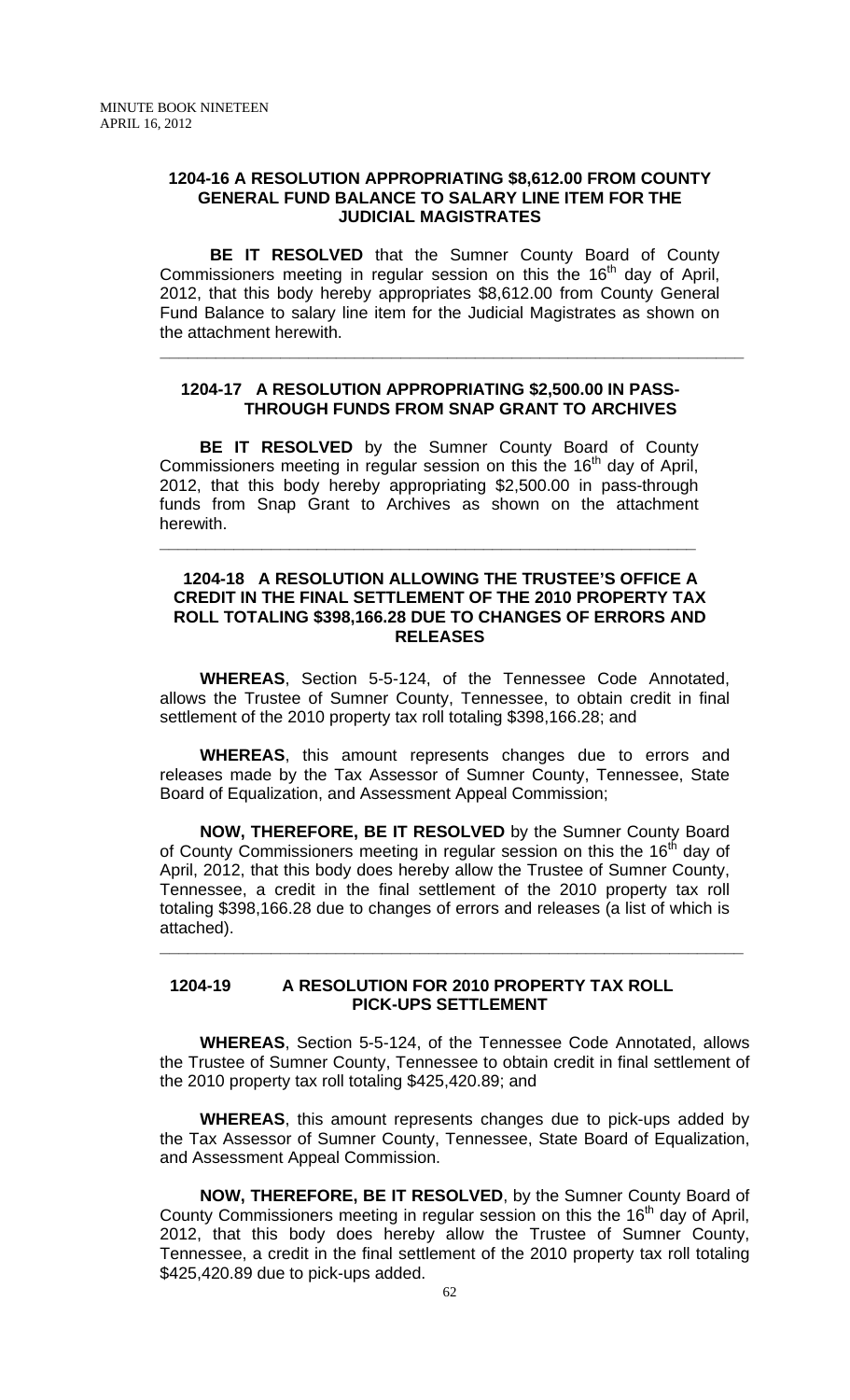# **1204-20 A RESOLUTION AUTHORIZING SALE OF 304 WEST GRAY STREET FOR REDUCED DELINQUENT TAXES IN ORDER TO RETURN THE PARCEL TO THE TAX ROLLS**

**\_\_\_\_\_\_\_\_\_\_\_\_\_\_\_\_\_\_\_\_\_\_\_\_\_\_\_\_\_\_\_\_\_\_\_\_\_\_\_\_\_\_\_\_\_\_\_\_\_\_\_\_\_\_\_\_\_\_\_\_\_\_\_**

 **BE IT RESOLVED** by the Sumner County Board of County Commissioners meeting in regular session on this the 16<sup>th</sup> day of April, 2012, that this body hereby authorizes the sale of 304 West Gray Street for reduced delinquent taxes in order to return the parcel to the tax rolls; and

**BE IT FURTHER RESOLVED** that the city of Gallatin must also approve this transfer prior to completion of the transaction; and

**BE IT FURTHER RESOLVED** that this transfer is made for the public good.

\_\_\_\_\_\_\_\_\_\_\_\_\_\_\_\_\_\_\_\_\_\_\_\_\_\_\_\_\_\_\_\_\_\_\_\_\_\_\_\_\_\_\_\_\_\_\_\_\_\_\_\_\_\_\_\_\_\_

#### **1204-21 A RESOLUTION AUTHORIZING TRANSFERS FOR THE SCAAP GRANT OF THE OFFICE OF THE SHERIFF**

 **BE IT RESOLVED** by the Sumner County Board of County Commissioners meeting in regular session on this the  $16<sup>th</sup>$  day of April, 2012, that this body hereby authorizes transfers of funds for the SCAAP Grant of the Office of the Sheriff as shown on the attachment herewith.

# **Tax Refunds**  • Bethel Primitive Baptist Church \$ 46.91 • Terri Fricon \$ 690.30 **• G. S. Steel \$ 424.11** • Harlan M. etux Marjorie L. Holcomb \$1,002.32

**\_\_\_\_\_\_\_\_\_\_\_\_\_\_\_\_\_\_\_\_\_\_\_\_\_\_\_\_\_\_\_\_\_\_\_\_\_\_\_\_\_\_\_\_\_\_\_\_\_\_\_\_\_\_\_\_**

The electronic voted was recorded in the following manner:

| 1204-CONSENT          |   | <b>Yes: 22</b> |   | <b>No: 0</b> | Abs: 0 | 07:25 PM |
|-----------------------|---|----------------|---|--------------|--------|----------|
| Pospisil              | Y |                |   |              |        |          |
| P. Freels             | Y | Stone          |   | Guthrie      |        |          |
| Kimbrough             | Y | Goode          |   | Skidmore     |        |          |
| Moser                 |   | <b>Decker</b>  | Y | Hyde         |        |          |
| <b>Brown Strong Y</b> |   | Vaughn         | Y | LeMarbre     |        |          |
| <b>Matthews</b>       | Y | <b>Harris</b>  |   | Ring         |        |          |
| Graves                | Y | Satterfield    | Y | F. Freels    |        |          |
| Akins                 |   | Taylor         |   | Geminden     |        |          |

Chairman Hyde declared the resolutions on the Consent Agenda approved by the body on the first and final reading.

# **REPORT FROM COUNTY OFFICIALS**

**\_\_\_\_\_\_\_\_\_\_\_\_\_\_\_\_\_\_\_\_\_\_\_\_\_\_\_\_\_\_\_\_\_\_\_\_\_\_\_\_\_\_\_\_\_\_\_\_\_\_\_\_\_\_\_\_\_\_\_\_\_\_\_\_\_\_\_\_\_\_** 

County Officials filed the following reports: County Investments, County General Fund, County Debt Service Fund, County Highway Fund, County Capital Outlay Fund, School General Purpose Fund, School Federal Projects Fund, School Food Service Fund,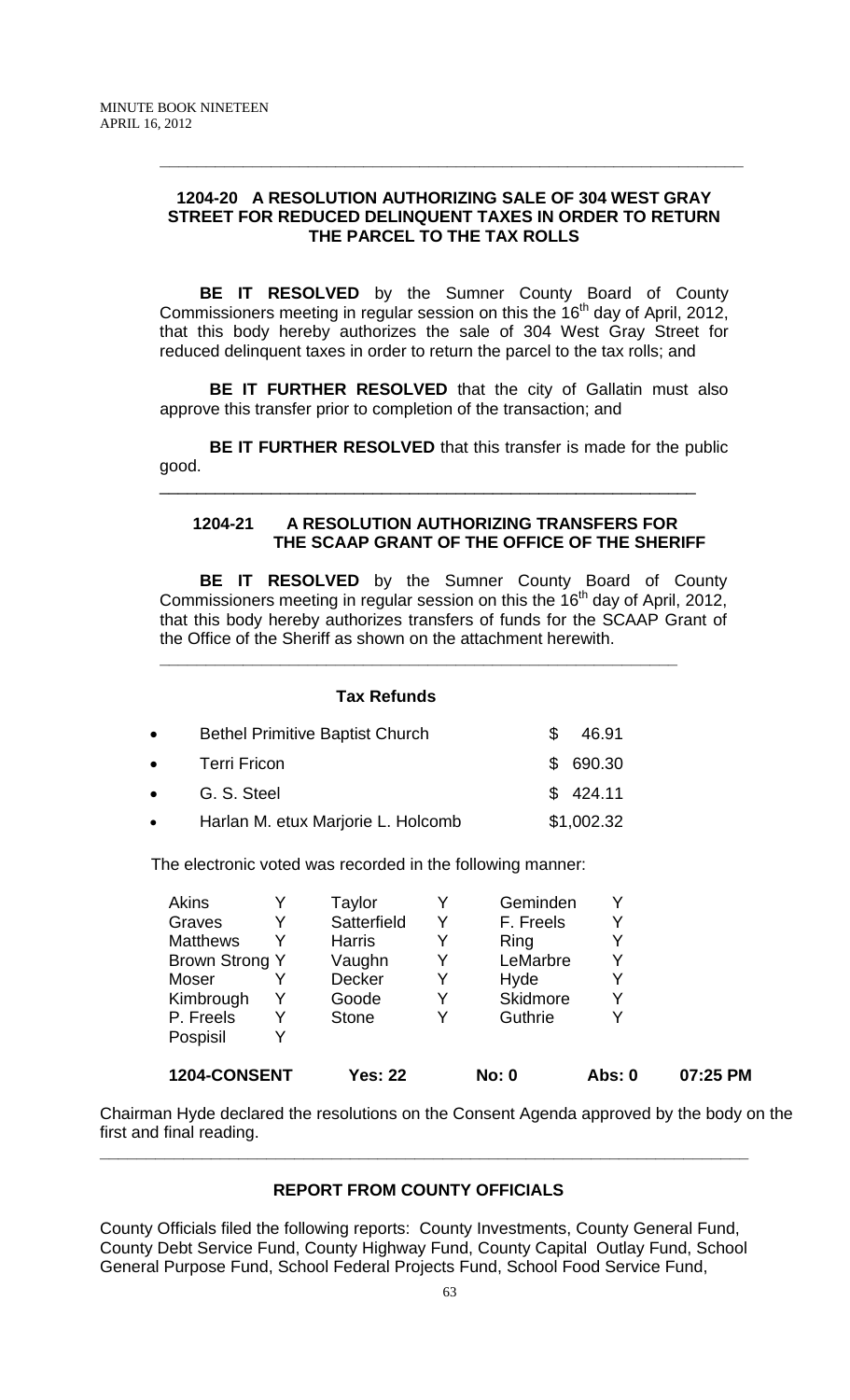Employee Health Insurance Trust Fund, Employee Dental Insurance Trust Fund, Casualty Insurance Trust Fund, County Trustee Funds, Special Reports: County Dental Insurance Claim Payments, County Health Insurance Claim Payments, County Property Tax Collections, County EMS Billing/Collections/Balances, County Sales Tax Collections, County Wheel Tax Collections, County Tax Rates/Property Values and County School Loan Program Rates. Approval of the filing of these records does not certify to the accuracy of the documents.

Chairman Hyde introduced the following resolution:

#### **1204-NOT A RESOLUTION TO APPROVE AND ACCEPT APPLICATIONS FOR NOTARY PUBLIC POSITIONS AND PERSONAL SURETY GUARANTORS**

 **WHEREAS,** according to the law of the State of Tennessee, an individual must apply for the office of notary public in the county of residence, or of their principal place of business; and

 **WHEREAS**, state statute requires personal sureties making bonds for Notaries publics to be approved by the Sumner County Commission; and

 **WHEREAS,** said applicant must be approved by the County Commission assembled; and

 **WHEREAS,** Bill Kemp, Sumner County Clerk, has certified according to the records of his office that the persons named on the attached listing labeled "SUMNER COUNTY NOTARY PUBLIC APPLICATIONS and SURETY GUARANTORS" have duly applied for the positions so sought; and

#### **BE IT FURTHER RESOLVED THAT THIS TAKE EFFECT FROM AND AFTER PASSAGE. –––––––––––––––––––––––––––––––––––––––––––––––––––––––––**

# **Notaries to be elected April 16, 2012**

MYRA ELAINE AGEE LISA MEADOR JAMES O BLAYLOCK KIMBERLY J MORRIS SANDRA G CARNEY STEPHANIE R MULLINS ASHLEY GEORGE COOLEY MELISSA PORTER BILL M CRAVEN JR HUMBERTO SAMPOGNA JANICE C DRAPER DEBORAH L SEARCY JENNIFER L EASTMAN DANIEL L SMITH AMANDA GOSNELL KIMBERLY SNYDER YVETTE GREGORY AMANDA STILL GARY A HAIN DIANE STINSON JEANNIE M ISBELL ANN G. TALBERT TINA M KIZER STEPHANIE TERRY ERIKA LOVE KOLECKI BETH TUCKER DAVID B LONDON CHRISTY WALKER BRIAN R LOTT SHIRLEY WASHINGTON VALERIE MATTHEWS NANCY JO WHIPPLE NELLIE MCCLAIN ROSEMARY MCCORKLE

 PERSONAL SURETY RAY WHITLEY RICHARD A TOMPKINS

\_\_\_\_\_\_\_\_\_\_\_\_\_\_\_\_\_\_\_\_\_\_\_\_\_\_\_\_\_\_\_\_\_\_\_\_\_\_\_\_\_\_\_\_\_\_\_\_\_\_\_\_\_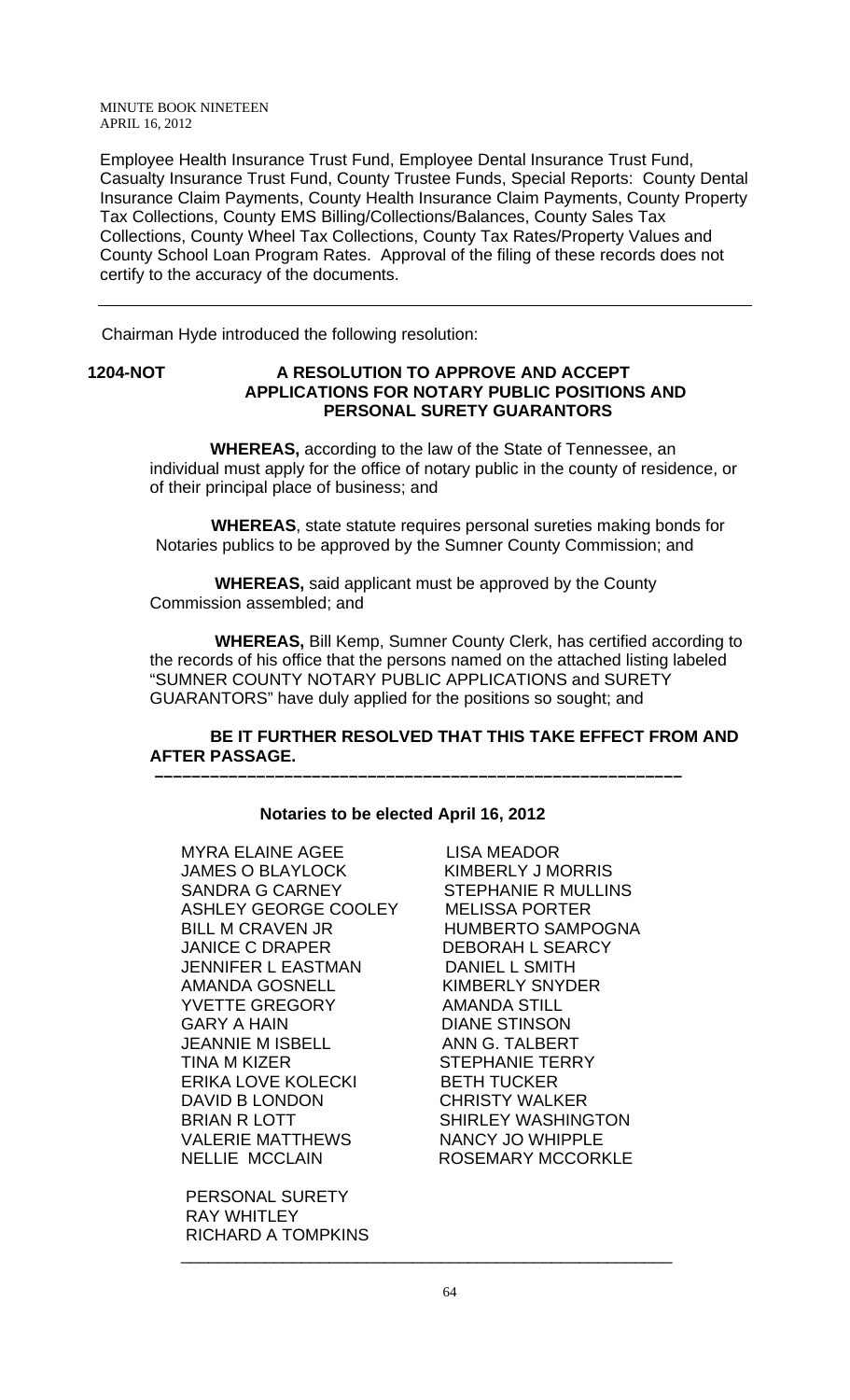Upon motion of Commissioner Frank Freels, seconded by Commissioner Ring, voting was recorded in the following manner:

| Akins               |   | Taylor        |   | Geminden     |        |          |
|---------------------|---|---------------|---|--------------|--------|----------|
| Graves              | Y | Satterfield   | Y | F. Freels    | Y      |          |
| <b>Matthews</b>     | Y | <b>Harris</b> | Y | Ring         |        |          |
| <b>Brown Strong</b> |   | Vaughn        | Y | LeMarbre     |        |          |
| Moser               |   | <b>Decker</b> | Y | Hyde         | Y      |          |
| Kimbrough           |   | Goode         | Y | Skidmore     |        |          |
| P. Freels           | Y | <b>Stone</b>  | А | Guthrie      |        |          |
| Pospisil            | V |               |   |              |        |          |
| 1204-NOTARY         |   | Yes: 21       |   | <b>No: 0</b> | Abs: 1 | 07:25 PM |

Chairman Hyde declared the election of Notaries Public by the body.

\_\_\_\_\_\_\_\_\_\_\_\_\_\_\_\_\_\_\_\_\_\_\_\_\_\_\_\_\_\_\_\_\_\_\_\_\_\_\_\_\_\_\_\_\_\_\_\_\_\_\_\_\_\_\_\_\_\_\_\_\_\_\_\_

Clerk Kemp read correspondence from the family of Merrol Hyde thanking commissioners for their plants, cards and telephone calls during Chairman Hyde's illness.

Chairman Hyde recognized Commissioner Graves who thanked the Commission for their expressions of sympathy during his time of loss.

# **COMMITTEE ON COMMITTEES**

\_\_\_\_\_\_\_\_\_\_\_\_\_\_\_\_\_\_\_\_\_\_\_\_\_\_\_\_\_\_\_\_\_\_\_\_\_\_\_\_\_\_\_\_\_\_\_\_\_\_\_\_\_\_\_\_\_\_\_\_\_\_\_\_\_\_\_\_\_\_

Commissioner Stone announced re-appointments to the Board of Equalization of the currently serving, commission-appointed members: Terry Nichols, James Ramsey, and Richard Cummings

Upon motion of Commissioner Stone, seconded by Commissioner Frank Freels, the Commission approved the re-appointment of Mr. Nichols, Mr. Ramsey and Mr. Cummings to the Board of Equalization.

Chairman Stone noted the following appointments for next month:

Health Board (4 year terms) : Dr. Randall Collins (Veterinarian), Ferrell Haile (Pharmacist) Jan Alexander (Registered Nurse)

Solid Waste Board (6 year terms) Ragan Hall (County) Jo Skidmore (County) Joyce Hoyle (Gallatin)

#### **HIGHWAY COMMISSION**

\_\_\_\_\_\_\_\_\_\_\_\_\_\_\_\_\_\_\_\_\_\_\_\_\_\_\_\_\_\_\_\_\_\_\_\_\_\_\_\_\_\_\_\_\_\_\_\_\_\_\_\_\_\_\_\_\_\_\_\_\_\_\_\_\_\_\_\_\_

**\_\_\_\_\_\_\_\_\_\_\_\_\_\_\_\_\_\_\_\_\_\_\_\_\_\_\_\_\_\_\_\_\_\_\_\_\_\_\_\_\_\_\_\_\_\_\_\_\_\_\_\_\_\_\_\_\_\_\_\_\_\_\_\_\_\_\_\_\_** 

There was no report from the Highway Commission.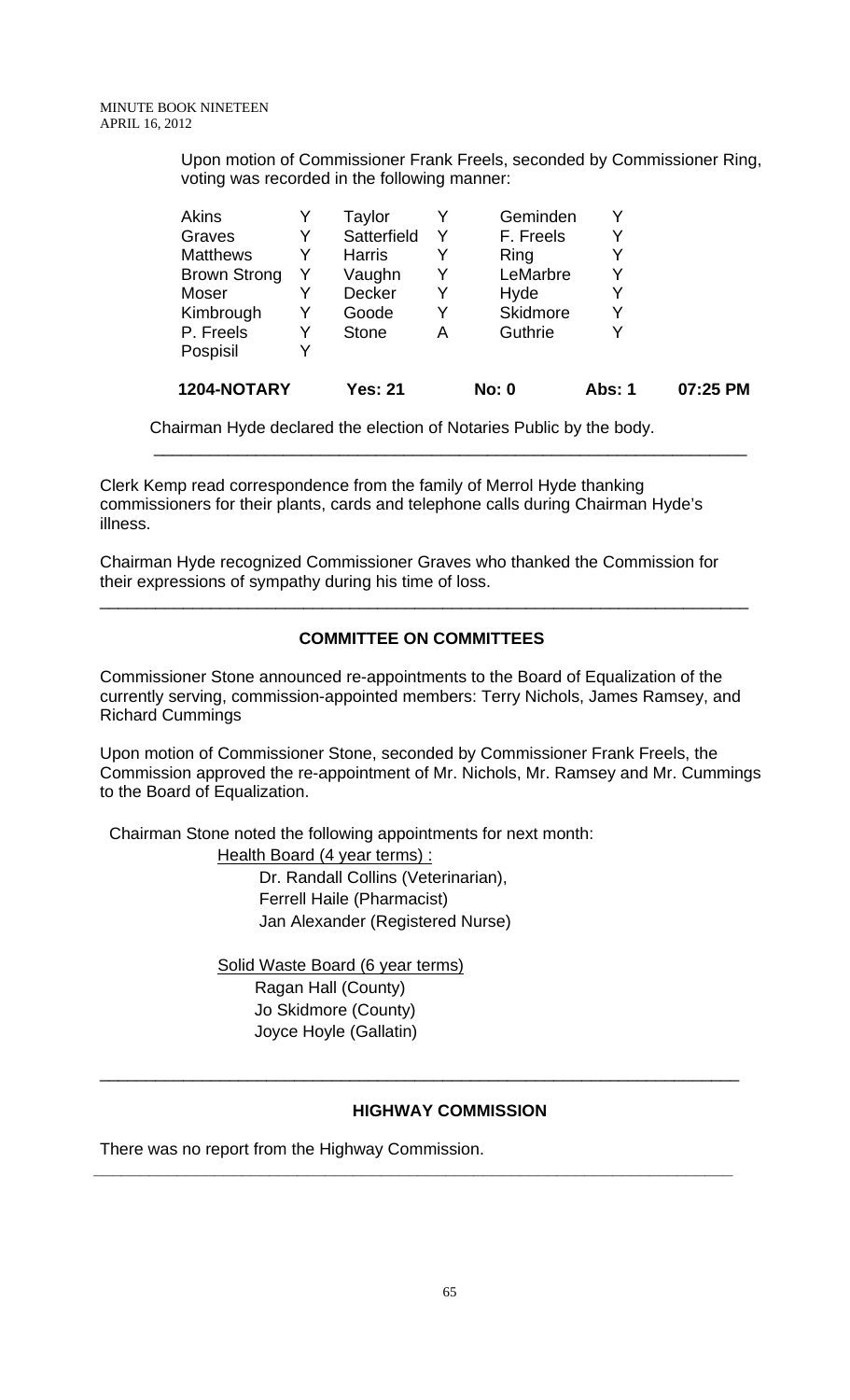#### **EDUCATION COMMITTEE**

Commissioner Decker stated that the matters taken up by the Education Committee were under the Budget Committee report.

# **GENERAL OPERATIONS COMMITTEE**

**\_\_\_\_\_\_\_\_\_\_\_\_\_\_\_\_\_\_\_\_\_\_\_\_\_\_\_\_\_\_\_\_\_\_\_\_\_\_\_\_\_\_\_\_\_\_\_\_\_\_\_\_\_\_\_\_\_\_\_\_\_\_\_\_\_\_\_\_\_** 

**\_\_\_\_\_\_\_\_\_\_\_\_\_\_\_\_\_\_\_\_\_\_\_\_\_\_\_\_\_\_\_\_\_\_\_\_\_\_\_\_\_\_\_\_\_\_\_\_\_\_\_\_\_\_\_\_\_\_\_\_\_\_\_\_\_\_\_\_\_** 

There was no report from the General Operations Committee.

# **EMERGENCY SERVICES COMMITTEE**

**\_\_\_\_\_\_\_\_\_\_\_\_\_\_\_\_\_\_\_\_\_\_\_\_\_\_\_\_\_\_\_\_\_\_\_\_\_\_\_\_\_\_\_\_\_\_\_\_\_\_\_\_\_\_\_\_\_\_\_\_\_\_\_\_\_\_\_\_\_** 

There was no report from the Emergency Services Committee.

# **PUBLIC SERVICES COMMITTEE**

There was no report from the Public Services Committee.

# **LEGISLATIVE COMMITTEE**

**\_\_\_\_\_\_\_\_\_\_\_\_\_\_\_\_\_\_\_\_\_\_\_\_\_\_\_\_\_\_\_\_\_\_\_\_\_\_\_\_\_\_\_\_\_\_\_\_\_\_\_\_\_\_\_\_\_\_\_\_\_\_\_\_\_\_\_\_\_** 

Commissioner Pospisil introduced the following resolution and moved for approval; Commissioner Stone seconded the motion.

# **1204-02 A RESOLUTION ACCEPTING TDOT CONTRACT FOR NEW ROAD**

**BE IT RESOLVED** by the Sumner County Board of County Commissioners meeting in regular session on this the  $16<sup>th</sup>$  day of April, 2012, that this body hereby accepts the contract with TDOT for a new road from Kentucky as shown on the attachment herewith.

**\_\_\_\_\_\_\_\_\_\_\_\_\_\_\_\_\_\_\_\_\_\_\_\_\_\_\_\_\_\_\_\_\_\_\_\_\_\_\_\_\_\_\_\_\_\_\_\_\_\_\_\_\_\_\_\_\_\_\_\_\_\_\_\_**

The electronic vote was recorded in the following manner:

| 1204-02         |   | <b>Yes: 20</b>        | <b>No: 0</b> | Abs: 0        | 07:29 PM |
|-----------------|---|-----------------------|--------------|---------------|----------|
| Guthrie         | V | Pospisil              |              |               |          |
| <b>Skidmore</b> | Y | P. Freels             |              | <b>Stone</b>  |          |
| Hyde            | Y | Kimbrough             |              | Goode         | γ        |
| LeMarbre        | Y | <b>Moser</b>          |              | Decker        | Y        |
| Ring            | Y | <b>Brown Strong Y</b> |              | Vaughn        | Y        |
| F. Freels       | Y | <b>Matthews</b>       |              | <b>Harris</b> | Y        |
| <b>Akins</b>    | Y | Geminden              |              | Graves        |          |

Chairman Hyde declared the resolution approved by the body.

Commissioner Pospisil introduced the following resolution and moved for approval; Commissioner Matthews seconded the motion.

# **1204-03 A RESOLUTION ACCEPTING THE REVIEW OF THE JUDICIAL MAGISTRATE PROGRAM**

\_\_\_\_\_\_\_\_\_\_\_\_\_\_\_\_\_\_\_\_\_\_\_\_\_\_\_\_\_\_\_\_\_\_\_\_\_\_\_\_\_\_\_\_\_\_\_\_\_\_\_\_\_\_\_\_\_\_\_\_\_\_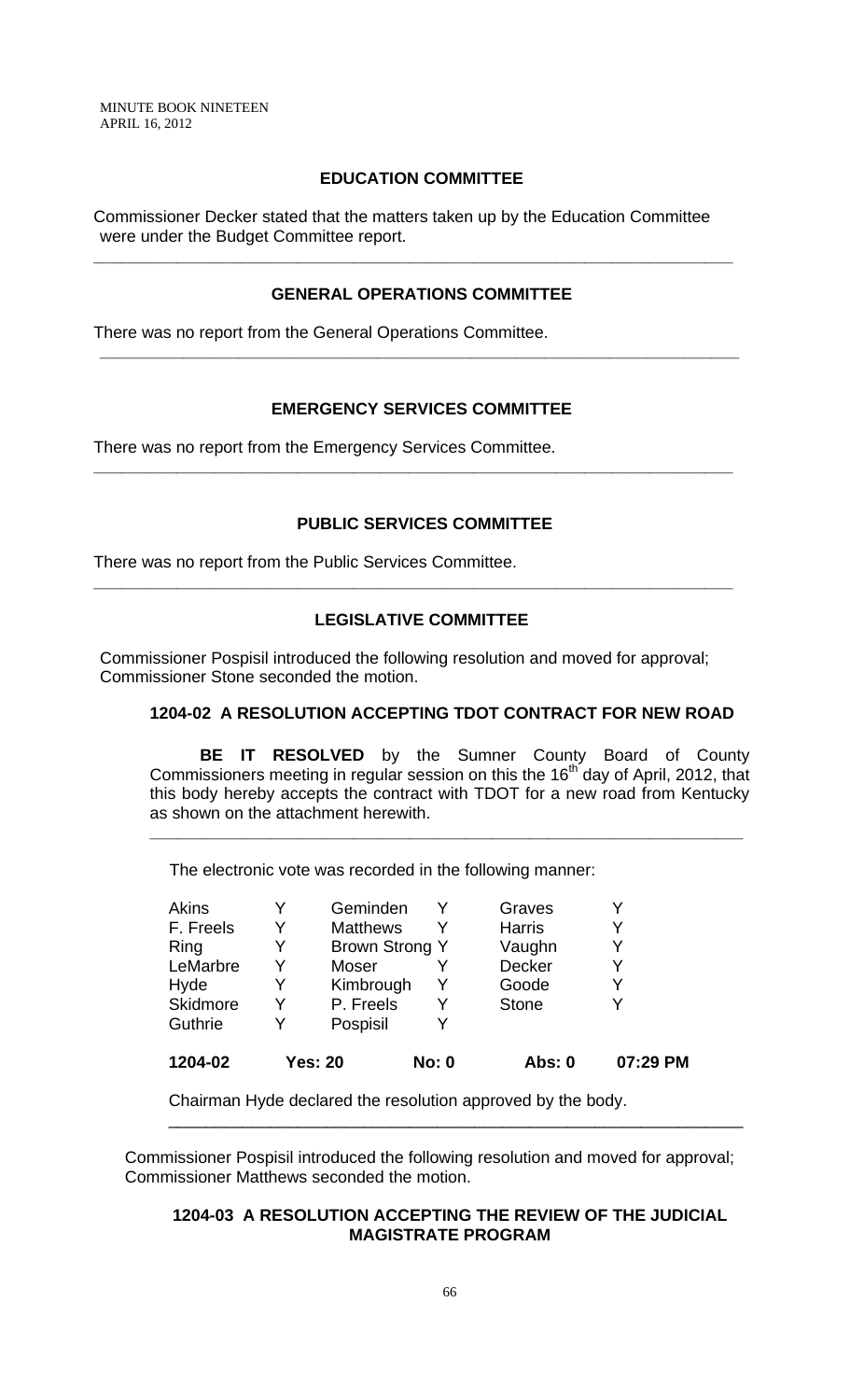**WHEREAS,** the 2011 annual review of the Sumner County Judicial Magistrate program was held on March  $19<sup>th</sup>$ , 2012, before this body; and

**WHEREAS,** after the report was made, no public comment was expressed.

**NOW, THEREFORE, BE IT RESOLVED** that the Sumner County Board of County Commissioners meeting in regular session on this the 16<sup>th</sup> day of April, 2012, that this body does hereby accept the review of the Judicial Magistrate program for the 2011 calendar year.

**\_\_\_\_\_\_\_\_\_\_\_\_\_\_\_\_\_\_\_\_\_\_\_\_\_\_\_\_\_\_\_\_\_\_\_\_\_\_\_\_\_\_\_\_\_\_\_\_\_\_\_\_\_\_\_\_\_\_\_\_\_\_\_\_** 

The electronic vote was recorded in the following manner:

|                       | Taylor        |                | Geminden      |          |
|-----------------------|---------------|----------------|---------------|----------|
| Y                     | Satterfield   | Y              | F. Freels     | Y        |
|                       | <b>Harris</b> |                | Ring          |          |
| <b>Brown Strong Y</b> | Vaughn        | Y              | LeMarbre      | Y        |
|                       | <b>Decker</b> | Y              | Hyde          | Y        |
|                       | Goode         |                | Skidmore      | Y        |
| Y                     | <b>Stone</b>  |                | Guthrie       | Y        |
|                       |               |                |               |          |
|                       |               | <b>No: 0</b>   | <b>Abs: 0</b> | 07:30 PM |
|                       |               | <b>Yes: 22</b> |               |          |

Chairman Hyde declared the resolution approved by the body.

# **RULES AND PROCEDURES**

\_\_\_\_\_\_\_\_\_\_\_\_\_\_\_\_\_\_\_\_\_\_\_\_\_\_\_\_\_\_\_\_\_\_\_\_\_\_\_\_\_\_\_\_\_\_\_\_\_\_\_\_\_\_\_\_\_\_\_\_\_\_\_

There was no report from the Rules and Procedures Committee.

# **FINANCIAL MANAGEMENT COMMITTEE**

**\_\_\_\_\_\_\_\_\_\_\_\_\_\_\_\_\_\_\_\_\_\_\_\_\_\_\_\_\_\_\_\_\_\_\_\_\_\_\_\_\_\_\_\_\_\_\_\_\_\_\_\_\_\_\_\_\_\_\_\_\_\_\_\_\_\_\_\_\_** 

**\_\_\_\_\_\_\_\_\_\_\_\_\_\_\_\_\_\_\_\_\_\_\_\_\_\_\_\_\_\_\_\_\_\_\_\_\_\_\_\_\_\_\_\_\_\_\_\_\_\_\_\_\_\_\_\_\_\_\_\_\_\_\_\_\_\_\_\_\_** 

There was no report from the Financial Management Committee.

#### **BUDGET COMMITTEE**

Commissioner Moser introduced the following resolution and moved for approval; Commissioner Decker seconded the motion.

#### **1204-04 A RESOLUTION APPROPRIATING \$466,051.00 FROM THE CAPITAL PROJECTS LOCAL FUNDING TO THE BOARD OF EDUCATION FOR PORTLAND EAST MIDDLE SCHOOL AND WHITTEN ELEMENTARY SCHOOL PAVING PROJECTS**

 **BE IT RESOLVED** by the Sumner County Board of County Commissioners meeting in regular session on this the  $16<sup>th</sup>$  day of April, 2012, that this body hereby appropriates \$466,051.00 from the capital projects local funding to the Board of Education for Portland East Middle School and Whitten Elementary School paving projects as shown on the attachments herewith.

**\_\_\_\_\_\_\_\_\_\_\_\_\_\_\_\_\_\_\_\_\_\_\_\_\_\_\_\_\_\_\_\_\_\_\_\_\_\_\_\_\_\_\_\_\_\_\_\_\_\_\_\_\_\_\_\_\_\_\_\_\_\_\_**

The electronic vote was recorded in the following manner:

Akins Y Taylor Y Geminden Y

67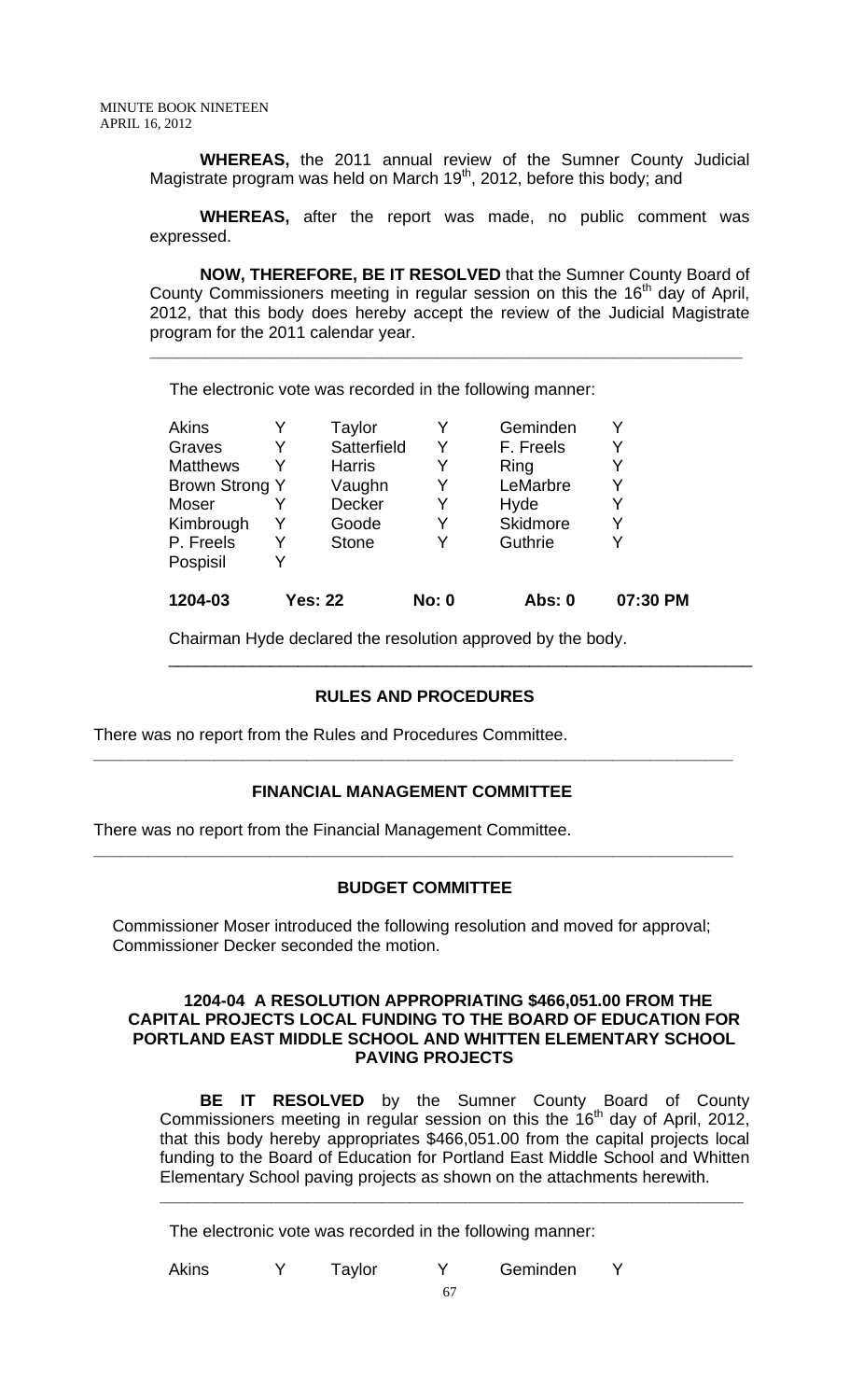| 1204-04       |   | <b>Yes: 21</b> | <b>No: 0</b> | Abs: 0              | 07:33 PM |
|---------------|---|----------------|--------------|---------------------|----------|
| <b>Stone</b>  | Y | Guthrie        |              | Pospisil            |          |
| Goode         | Y | Skidmore       |              | P. Freels           | Y        |
| <b>Decker</b> | Y | Hyde           |              | Kimbrough           |          |
| Vaughn        | Y | LeMarbre       | Y            | Moser               |          |
| <b>Harris</b> | Y | Ring           |              | <b>Brown Strong</b> | -Y       |
| Graves        | Y | F. Freels      |              | <b>Matthews</b>     |          |

Chairman Hyde declared the resolution approved by the body.

Commissioner Moser introduced the following resolution and moved for approval; Commissioner Taylor seconded the motion.

#### **1204-05 A RESOLUTION APPROVING A HVAC REBATE OF \$40,000.00 TO INCREASE EDUCATION INTENT TO FUND FOR THE BOARD OF EDUCATION**

\_\_\_\_\_\_\_\_\_\_\_\_\_\_\_\_\_\_\_\_\_\_\_\_\_\_\_\_\_\_\_\_\_\_\_\_\_\_\_\_\_\_\_\_\_\_\_\_\_\_\_\_\_\_\_\_\_\_\_\_\_\_\_

 **BE IT RESOLVED** by the Sumner County Board of County Commissioners meeting in regular session on this the  $16<sup>th</sup>$  day of April, 2012, that this body does hereby approve the HVAC rebate of \$40,000.00 to increase education intent to fund for the Board of Education as shown on the attachment herewith.

**\_\_\_\_\_\_\_\_\_\_\_\_\_\_\_\_\_\_\_\_\_\_\_\_\_\_\_\_\_\_\_\_\_\_\_\_\_\_\_\_\_\_\_\_\_\_\_\_\_\_\_\_\_\_\_\_\_\_\_\_\_\_**

The electronic vote was recorded in the following manner:

| 1204-05               |   | <b>Yes: 22</b> | <b>No: 0</b> | Abs: 0    | 07:34 PM |
|-----------------------|---|----------------|--------------|-----------|----------|
| Pospisil              | Y |                |              |           |          |
| P. Freels             | Y | <b>Stone</b>   |              | Guthrie   |          |
| Kimbrough             | Y | Goode          | Y            | Skidmore  | Y        |
| <b>Moser</b>          |   | <b>Decker</b>  | Y            | Hyde      | Y        |
| <b>Brown Strong Y</b> |   | Vaughn         |              | LeMarbre  | Y        |
| <b>Matthews</b>       |   | <b>Harris</b>  |              | Ring      |          |
| Graves                | Y | Satterfield    |              | F. Freels |          |
| <b>Akins</b>          |   | Taylor         |              | Geminden  |          |

Chairman Hyde declared the resolution approved by the body.

Commissioner Moser introduced the following resolution and moved for approval; Commissioner Kimbrough seconded the motion.

#### **1204-06 A RESOLUTION APPROPRIATING \$132,000.00 TO THE BOARD OF EDUCATION FROM CAPITAL PROJECTS LOCAL FUNDING INTENT TO FUND FOR HEAT PUMP REPLACEMENT AT INDIAN LAKE ELEMENTARY SCHOOL**

\_\_\_\_\_\_\_\_\_\_\_\_\_\_\_\_\_\_\_\_\_\_\_\_\_\_\_\_\_\_\_\_\_\_\_\_\_\_\_\_\_\_\_\_\_\_\_\_\_\_\_\_\_\_\_\_\_\_\_\_\_\_

**BE IT RESOLVED** by the Sumner County Board of County Commissioners meeting in regular session on this the  $16<sup>th</sup>$  day of April, 2012, that this body hereby appropriates \$132,000.00 to the Board of Education from the capital projects local funding intent to fund for Heat Pump Replacement at Indian Lake Elementary School as shown on the attachment herewith.

**\_\_\_\_\_\_\_\_\_\_\_\_\_\_\_\_\_\_\_\_\_\_\_\_\_\_\_\_\_\_\_\_\_\_\_\_\_\_\_\_\_\_\_\_\_\_\_\_\_\_\_\_\_\_\_\_\_\_\_\_\_\_\_\_**

The electronic vote was recorded in the following manner: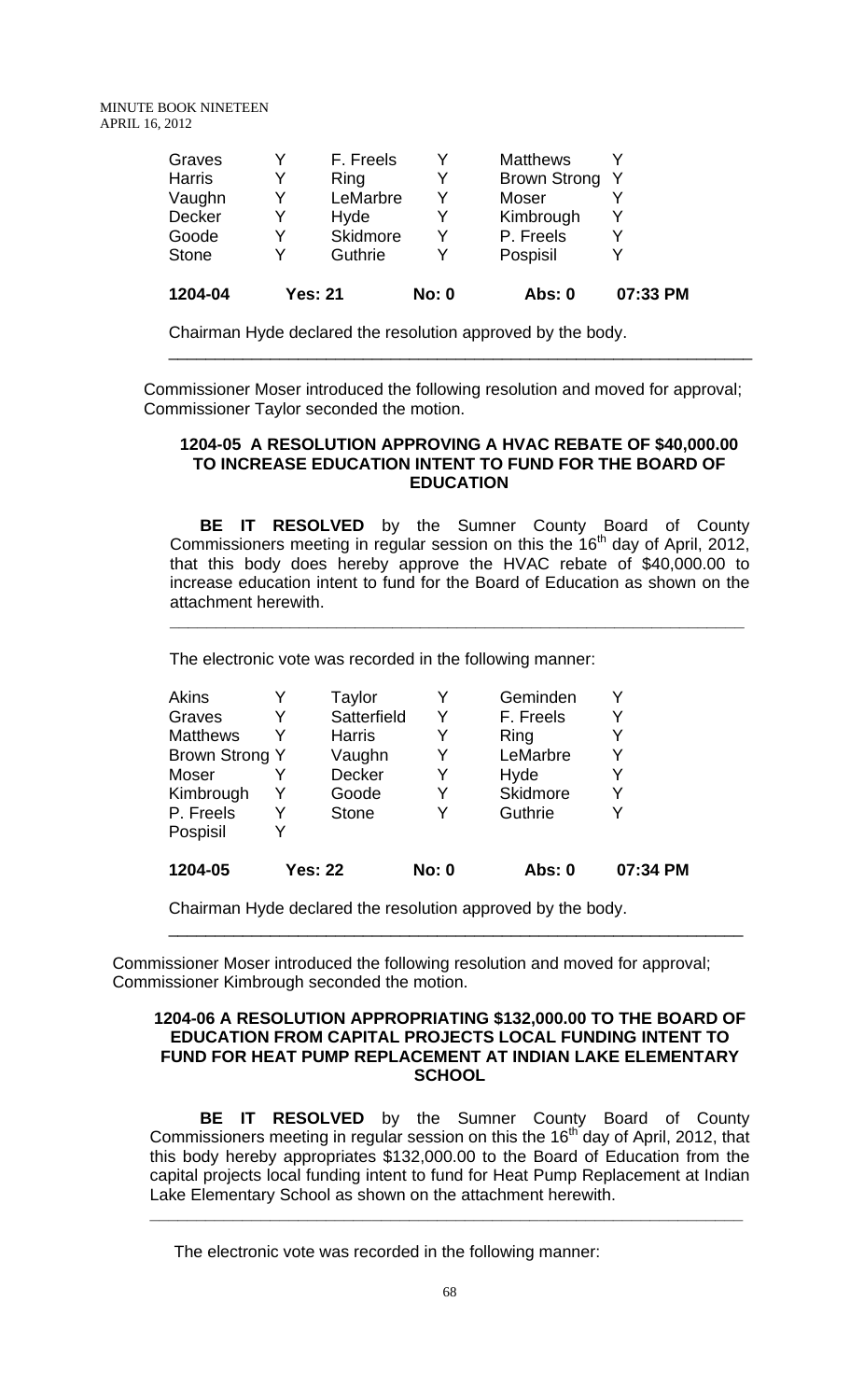| Akins           | Taylor         |              | Geminden  |          |
|-----------------|----------------|--------------|-----------|----------|
| Graves          | Satterfield    | Y            | F. Freels | Y        |
| <b>Matthews</b> | <b>Harris</b>  | Y            | Ring      | Y        |
| Brown Strong Y  | Vaughn         | Y            | LeMarbre  | Y        |
| Moser           | Decker         |              | Hyde      |          |
| Kimbrough       | Goode          | Y            | Skidmore  | Y        |
| P. Freels       | <b>Stone</b>   |              | Guthrie   |          |
| Pospisil        |                |              |           |          |
| 1204-06         | <b>Yes: 22</b> | <b>No: 0</b> | Abs: 0    | 07:35 PM |

Chairman Hyde declared the resolution approved by the body. Commissioner Moser introduced the following resolution and moved for approval; Commissioner Frank Freels seconded the motion.

#### **1204-07 A RESOLUTION APPROPRIATING \$45,937.00 TO THE BOARD OF EDUCATION FOR ARCHITECT FEES FROM THE CAPITAL PROJECTS LOCAL FUNDING**

 **BE IT RESOLVED** by the Sumner County Board of County Commissioners meeting in regular session on this the  $16<sup>th</sup>$  day of April, 2012, that this body appropriates \$45,937.00 to the Board of Education for Architect fees from the capital projects local funding as shown on the attachment herewith.

**\_\_\_\_\_\_\_\_\_\_\_\_\_\_\_\_\_\_\_\_\_\_\_\_\_\_\_\_\_\_\_\_\_\_\_\_\_\_\_\_\_\_\_\_\_\_\_\_\_\_\_\_\_\_\_\_\_\_\_\_\_\_\_**

The electronic vote was recorded in the following manner:

| 1204-07         |   | <b>Yes: 17</b> | <b>No: 4</b> | Abs: 0    | 07:36 PM |
|-----------------|---|----------------|--------------|-----------|----------|
| <b>Stone</b>    |   | Guthrie        | N            | Pospisil  |          |
| Goode           | N | Skidmore       | Y            | P. Freels | Y        |
| Decker          | Y | Hyde           | Y            | Kimbrough | v        |
| Vaughn          | Y | LeMarbre       | N            | Moser     | Y        |
| <b>Matthews</b> | Y | <b>Harris</b>  | Y            | Ring      | N        |
| Graves          | Y | Satterfield    | Y            | F. Freels | Y        |
| <b>Akins</b>    |   | Taylor         |              | Geminden  |          |

Chairman Hyde declared the resolution approved by the body.

Commissioner Moser introduced the following resolution and moved for approval; Commissioner Graves seconded the motion.

#### **1204-08 A RESOLUTION APPROPRIATING \$645,685.00 AS PASS-THROUGH FUNDS FROM VARIOUS HIGHWAY BUDGET LINE ITEMS FOR THE HIGHWAY DEPARTMENT**

\_\_\_\_\_\_\_\_\_\_\_\_\_\_\_\_\_\_\_\_\_\_\_\_\_\_\_\_\_\_\_\_\_\_\_\_\_\_\_\_\_\_\_\_\_\_\_\_\_\_\_\_\_\_\_\_\_\_\_\_\_\_\_\_

 **BE IT RESOLVED** by the Sumner County Board of County Commissioners meeting in regular session on this the 16<sup>th</sup> day of April, 2012 that this body hereby appropriates \$645,685.00 as pass-through funds from various Highway Budget line items for the Highway Department as shown on attachment herewith.

**\_\_\_\_\_\_\_\_\_\_\_\_\_\_\_\_\_\_\_\_\_\_\_\_\_\_\_\_\_\_\_\_\_\_\_\_\_\_\_\_\_\_\_\_\_\_\_\_\_\_\_\_\_\_\_\_\_\_\_\_\_\_\_**

The electronic vote was recorded in the following manner:

Akins Y Taylor Y Geminden Y